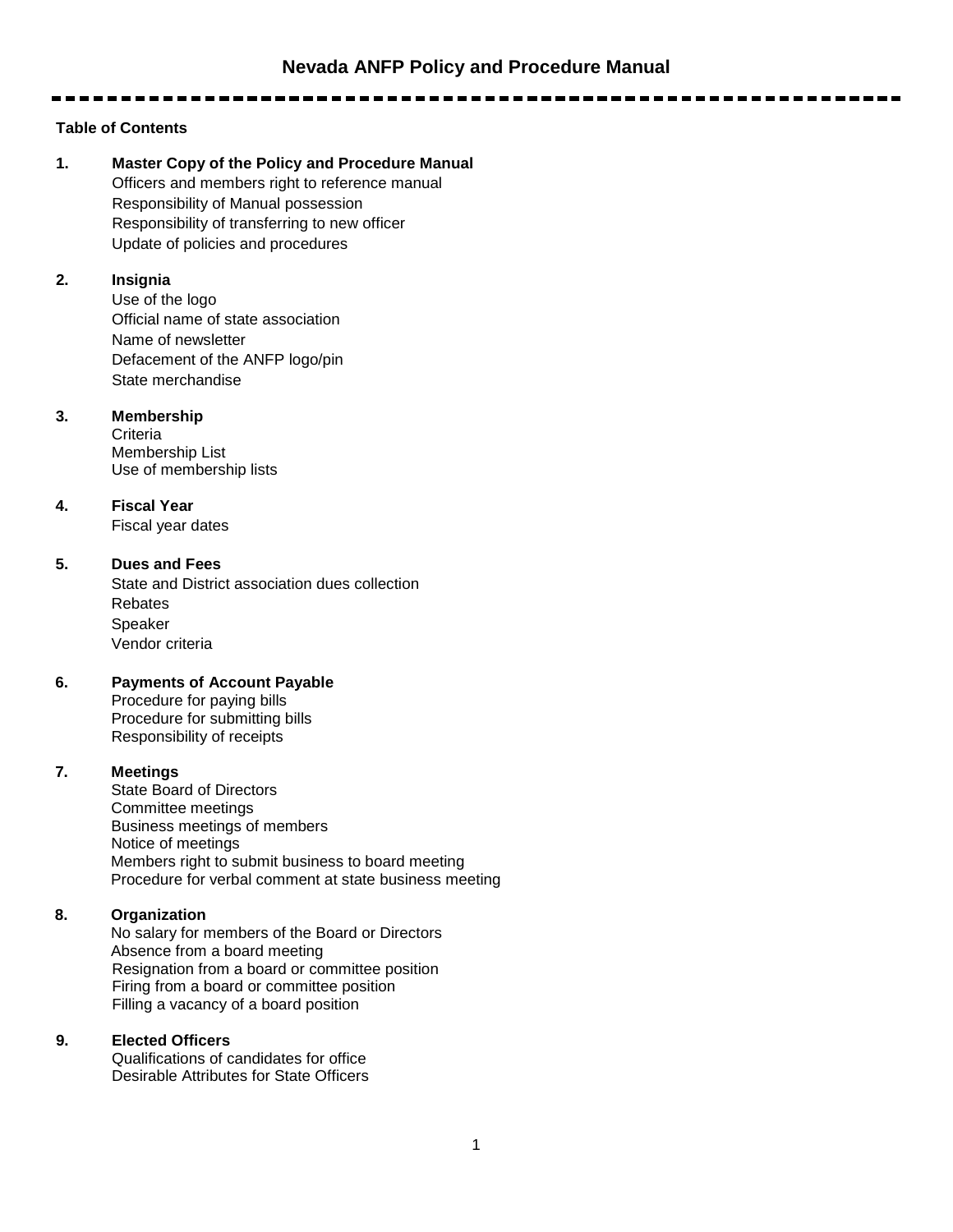## **10. District Representation**

State Board of Directors; district representation District boundary listings State membership lists District Award **Participation** 

## **11. Nominating Committee**

Organization of the committee Responsibilities of the committee Candidate responsibilities to the committee Ineligibility of a candidate Secretary responsibility

# **12. State Elections**

Design of ballot Organization of Tellers Committee Duties of the committee Election results, notifying candidates

# **13. Installation of Officers**

**Ceremony** 

## **14. Finance Committee**

Organization of the committee Responsibilities of the committee State budget Bonding Annual audit Audit irregularities Bank accounts Federal Employee Identification Number

## **15. Annual Audited Figures**

Final approval of audit Responsibility for maintaining records

## **16. Reimbursement**

Reimbursement Procedure State Board of Directors/Executive Board Members State Delegate to national Annual Meeting **Committees** State spokesperson Authorized/unauthorized expenses

## **17. Newsletter**

Printing and mailing **Content** Mailing Lists Advertisements

# **18. Fundraising**

Authority for final approval Projects

## **19. Amendments**

Processing for amendments to the policy & procedure manual

## **20. Relationship to the Bylaws**

All policies must be in concurrence with the state bylaws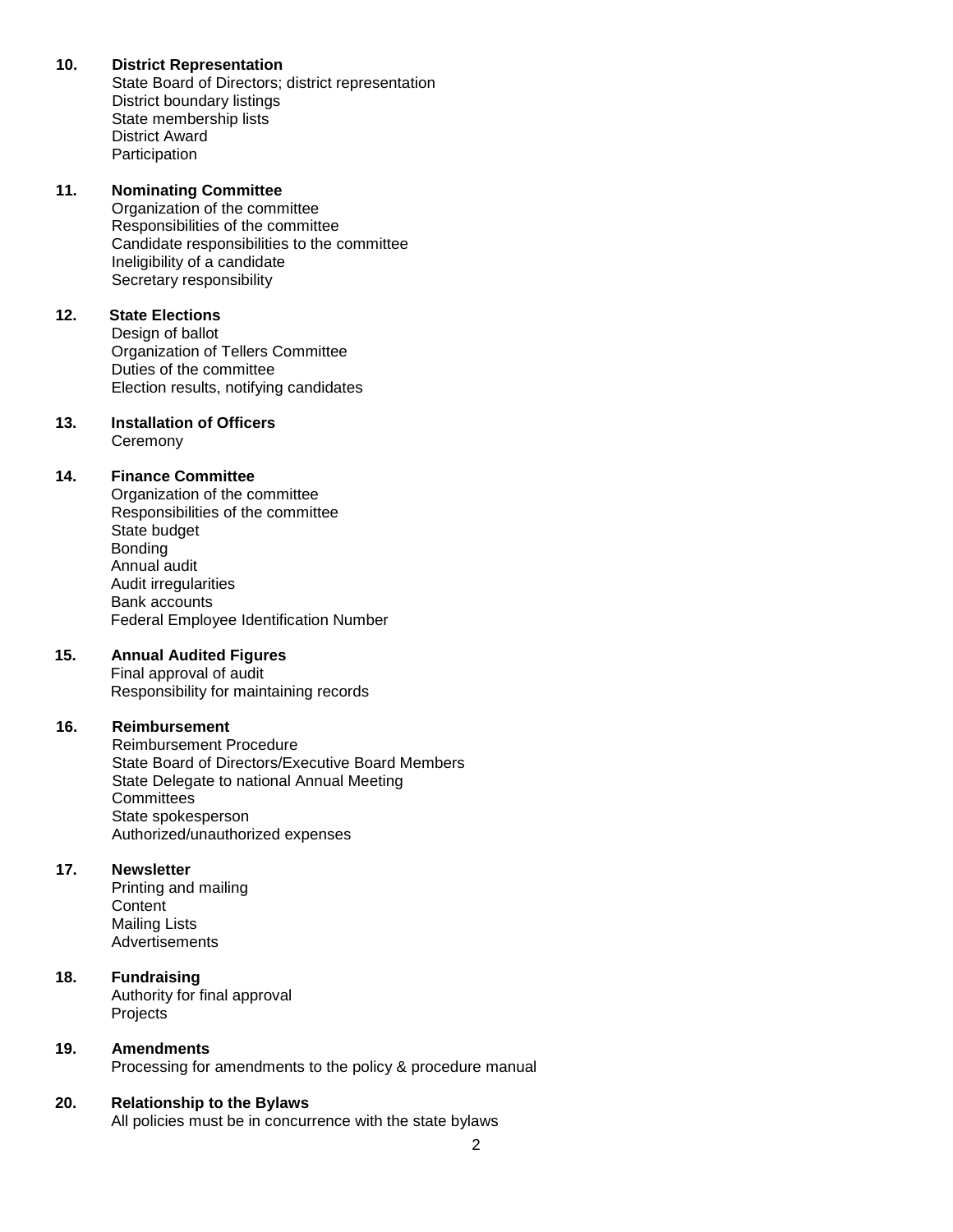## *Officers and Members Right to Reference Manual*

**Policy Wording:** These policies and procedures are for the benefit of the \_NV ASSOCIATION OF NUTRITION & FOODSERVICE PROFESSIONALS, and as such shall be made available for reference use only to any officer or member of the association upon request to the State president.

## **Effective Date: January 2010**

## *Responsibility of Manual Possession*

**Policy Wording:** The original Policy & Procedure shall remain on disk. These policies and procedures shall be maintained in a loose leaf binder, reserved for that purpose and it shall be the responsibility of the State President to have possession of the master copy during his/her term of office.

All members of the Board of Directors shall receive a copy of the policy and procedure manual, and at the end of each term, the manual shall be returned to the State President.

No additional copies shall be made of these policies and procedures. Any member may have reference to the manual by attending meetings to which the President brings the manual or by contacting the President and requesting to refer to the manual.

## **Effective Date: January 2010**

## **Revision Policy Wording:**

## **Revision Date:**

## *Responsibility of transferring to new officer*

**Policy Wording:** These policies and procedures shall be given to the newly installed State officers at the time of installation. Should no installation ceremony take place, the out-going officers shall transfer the manual into the new officers' possession in no more than seven (7) days from the official date of transfer of leadership.

**Effective Date: January 2010**

## **Revision Policy Wording:**

## **Revision Date:**

## *Update of policies and procedures*

**Policy Wording:** The State Board of Directors shall review these policies and procedures annually.

When there are no revisions or amendments to the manual, each member of the Board of Directors shall sign an official form attesting to that fact.

When revisions or amendments are made, they shall be typed on official form and inserted in the appropriate category. Each member of the Board of Directors shall sign an official form approving those revisions or amendments.

## **Effective Date: January 2010**

# **Revision Policy Wording:**

## **Revision Date:**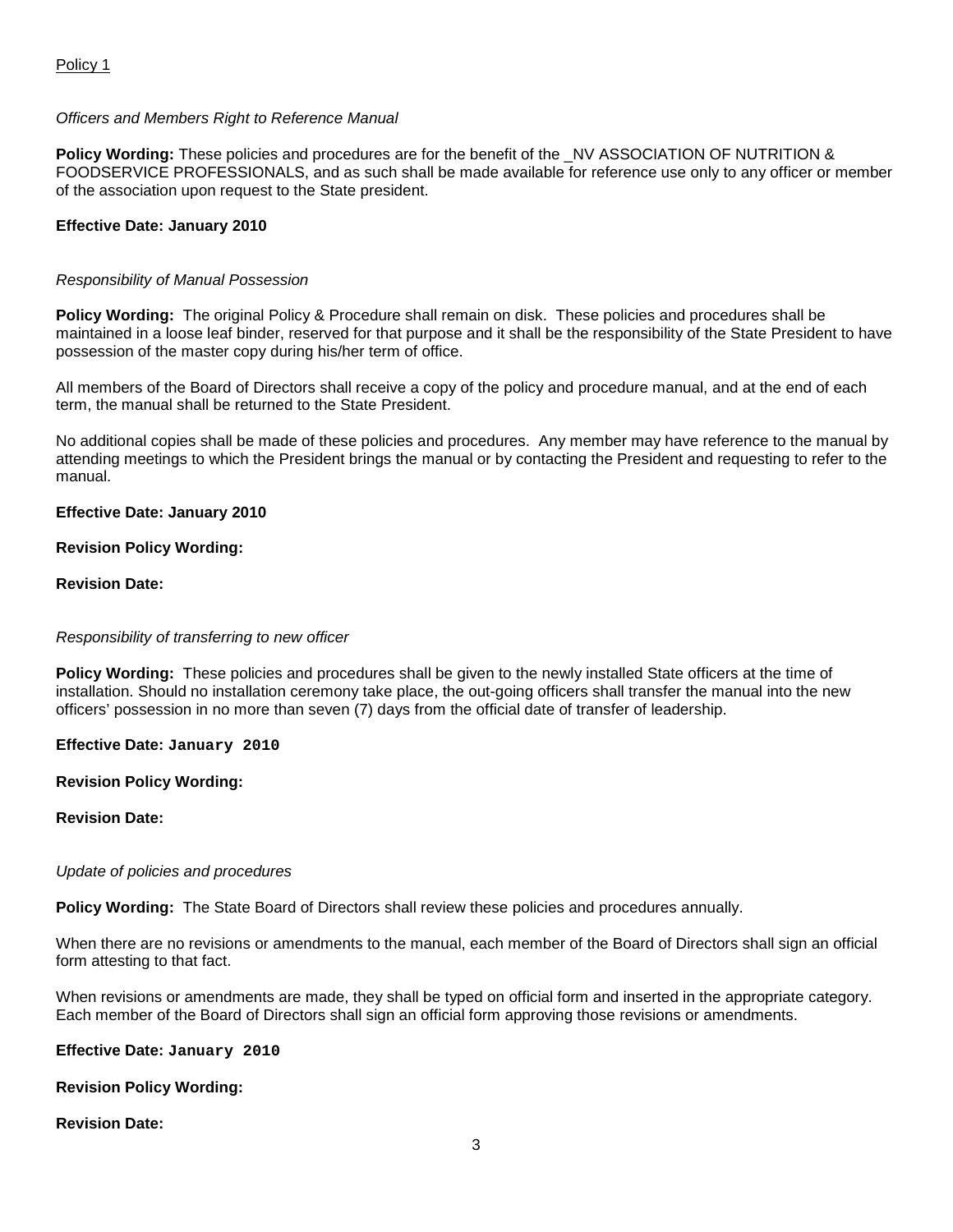## Policy 2 Insignia

*Use of Logo*

**Policy Wording:** Members or the Association of Nutrition & Foodservice Professionals shall have sole use or the official logo.

The chapter may not deface or otherwise adulterate the ANFP logo without express consent from the ANFP national office.

## **Effective Date: January 2010**

## *Official Name of Organization*

**Policy Wording:** The official name of our State Association shall be:\_Nevada\_ Association of Nutrition & Foodservice Professionals**.** Hereafter designated by \_NV ANFP (using the two-letter abbreviation for the state).

#### **Effective Date: January 2010**

## *Name of Newsletter*

**Policy Wording:** The official name of all  $N$ V ANFP Newsletters and Flyers shall be The  $N$ V ANFP Newsletter

#### **Effective Date: January 2010**

#### **Revision Policy Wording:**

#### **Revision Date:**

## *Defacement of the ANFP logo/pin*

**Policy Wording:** Any use of the ANFP logo must be pre-approved by the ANFP national office. The ANFP logo may not be defaced or misrepresented by the ANFP.

#### **Effective Date: January 2010**

#### *State Merchandise*

**Policy Wording:** NV\_ANFP may sell merchandise and have fund raising only if authorized by and under the guidelines of the National Association of Nutrition & Foodservice Professionals.

**Effective Date: January 2010**

**Revision Policy Wording:**

#### **Revision Date:**

## Policy 3 Membership

# *Criteria*

**Policy Wording:** Membership in the NV ANFP shall be limited to members in good standing of the National Association of Nutrition & Foodservice Professionals, who reside in Nevada.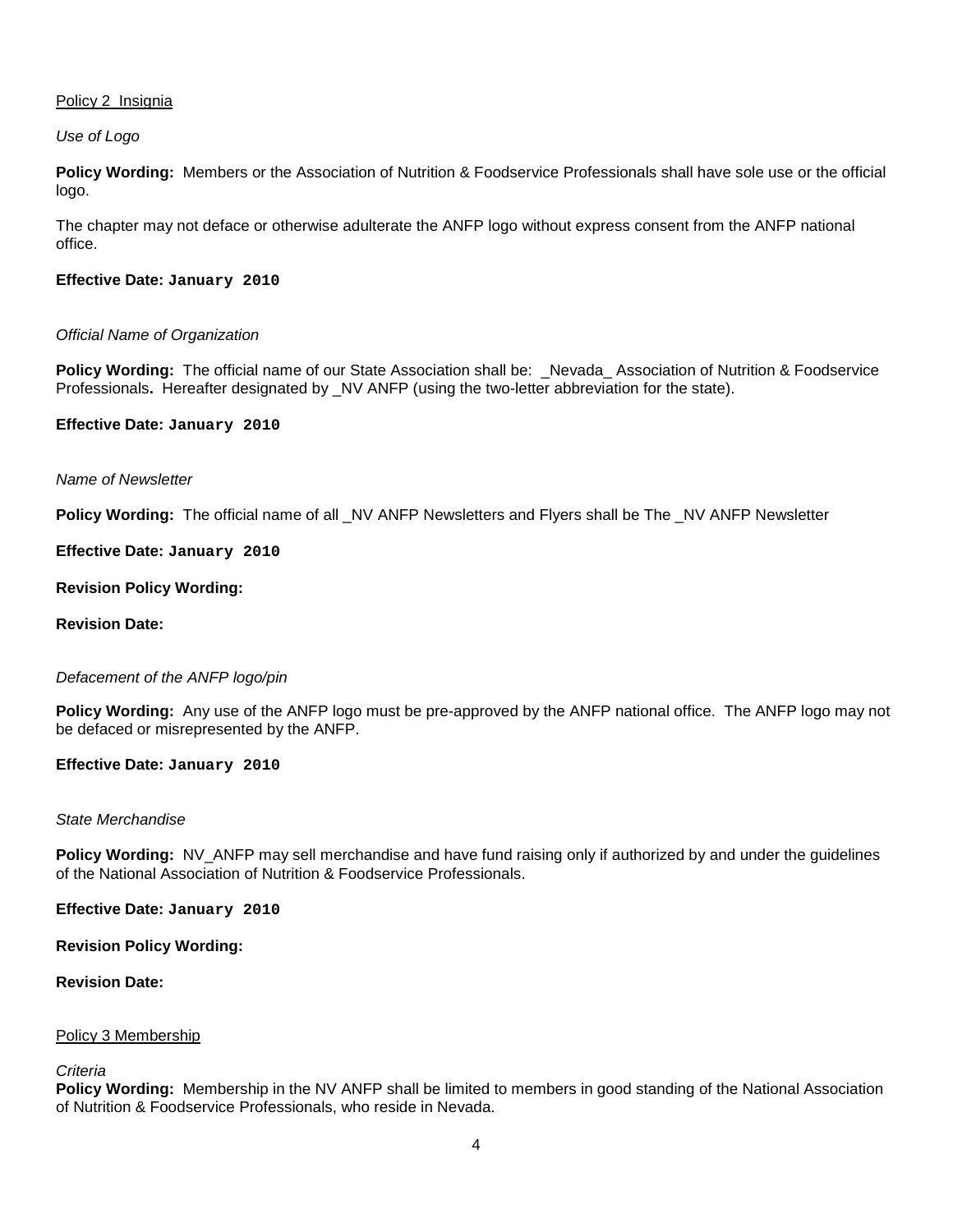## **Effective Date: January 2010**

## **Revision Policy Wording:**

#### **Revision Date:**

#### *Membership Lists*

**Policy Wording:** National Association of Nutrition & Foodservice Professionals will provide current membership lists twice yearly to the secretary and president of the NV ANFP. These listings will be complete to include canceled membership lists and those members whose dues are outstanding.

National Association of Nutrition & Foodservice Professionals shall provide new member listings on a timely basis as they are received.

The NV ANFP shall forward current membership and addenda lists received from National ANFP to each district president.

Membership lists of NV ANFP cannot be shared or copied for use by any other business, organization, or individual by any NV ANFP state or district officer.

#### **Effective Date: January 2010**

#### *Use of Membership Lists*

**Policy Wording:** The NV ANFP shall forward current membership and addenda lists received from National ANFP to each district president.

Membership lists of NV ANFP cannot be shared or copied for use by any other business, organization, or individual by any NV ANFP state or district officer.

Membership lists may be used by both the state chapter and the districts for the following:

- Welcome new members
- Contact those whose dues are outstanding
- Survey members
- Send out membership mailings
- Contact potential volunteers

#### **Effective Date: January 2010**

#### **Revision Policy Wording:**

# **Revision Date:**

#### Policy 4 Fiscal Year

#### *Dates*

**Policy Wording:** The fiscal year of NV ANFP shall begin on the last day of the annual fall chapter meeting and end on the first day of the fall meeting the next year.

#### **Effective Date: January 2010**

**Revision Policy Wording: Revision Date:**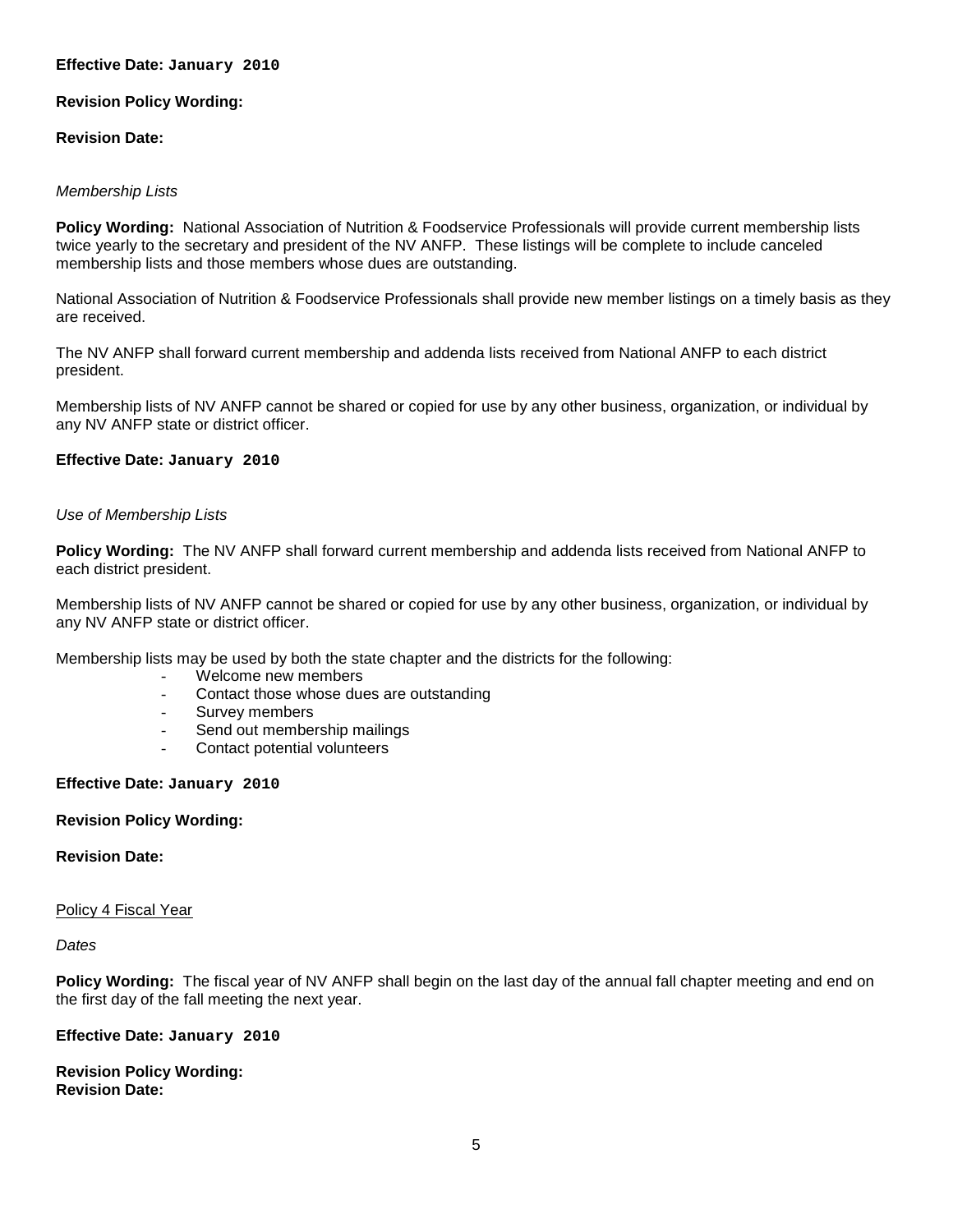## Policy 5 Dues and Fees

*State and District dues collection*

**Policy Wording:** Membership dues shall be paid to national ANFP in amounts as determined by the national board of directors.

NV ANFP is not authorized to collect dues.

The NV ANFP can collect registration fees for meetings held to provide CEUs to members.

**Effective Date: January 2010**

**Revision Policy Wording:**

**Revision Date:**

*Rebates*

**Policy Wording:** A portion of the annual membership dues paid to national ANFP shall be rebated to NV ANFP in amounts determined by national ANFP.

**Effective Date: January 2010**

**Revision Policy Wording: July 2013**

**Revision Date: July 2013**

#### *Speakers*

**Policy Wording:** The Program Committee Chairman for the annual chapter fall or spring meeting shall determine fees and/or honoraria to pay to speakers. Payment, honoraria and expenses (meals and/or lodging) may not exceed \$100.00 without approval from the state board.

**Effective Date: January 2010**

**Revision Policy Wording:**

**Revision Date:**

*Vendors*

**Policy Wording:** All vendors participating in a NV ANFP sponsored meeting or function shall sign a provided contract (17a). All vendor monies will go to NV ANFP. If a vendor provides a speaker for the meeting or function, the Program chairman will shall determine whether to charge for the vendor's booth and pay the speaker, or to dismiss the booth charge and not pay the speaker.

**Effective Date: January 2010**

**Revision Policy Wording: Revision Date:**

Policy 6 Payment of Account Payable

*Procedure for paying bills*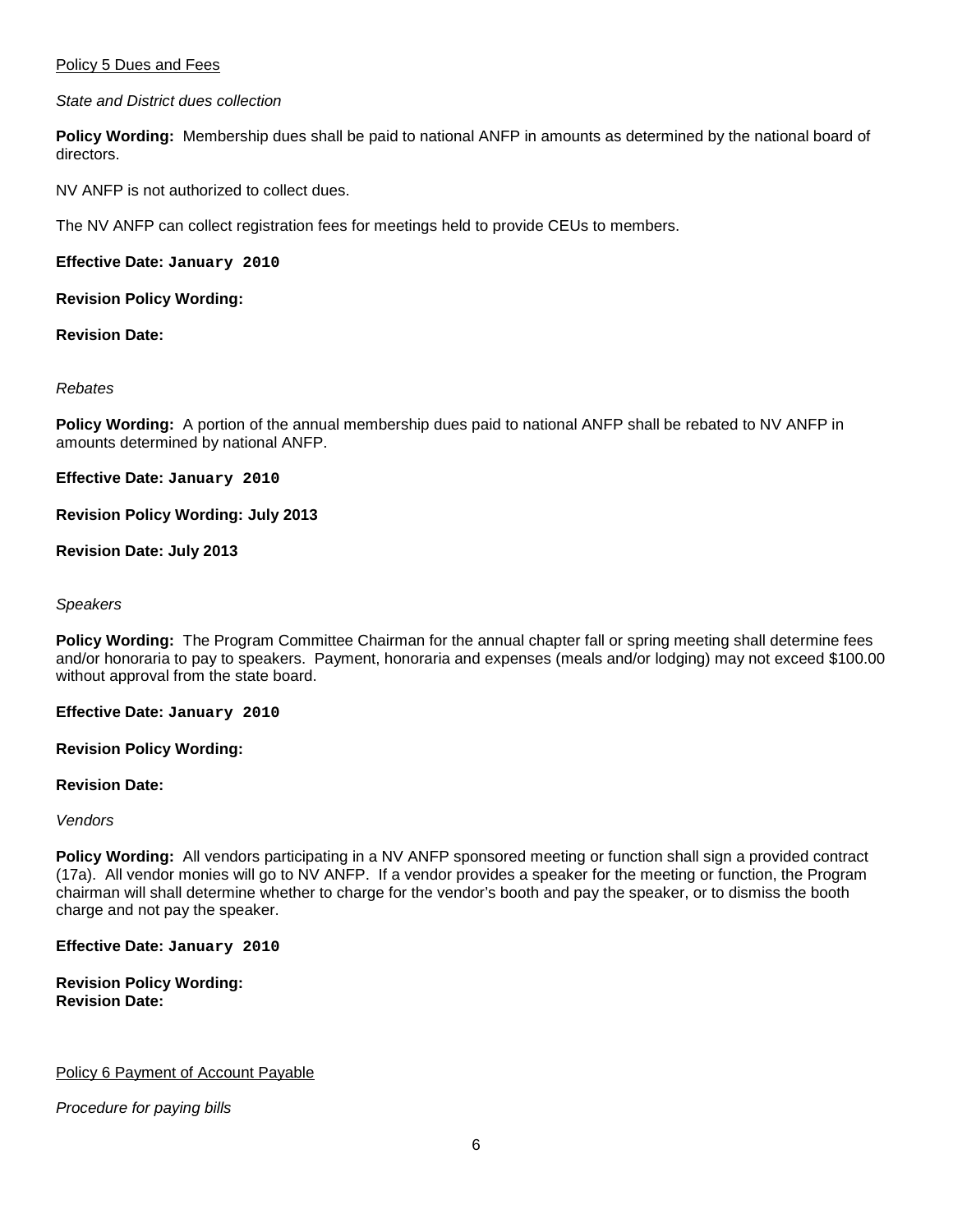**Policy Wording:** All NV ANFP authorized disbursement checks shall include the signatures of two of the following officers: Treasurer, President, and President – elect or Secretary in the absence of one of the previous members.

The authorized signature card with the Secretary, Treasurer, President, and President–elect's signatures shall be on file at the bank that holds the NV ANFP account.

**Effective Date: January 2010**

**Revision Policy Wording:**

**Revision Date:**

*Procedure for submitting bills*

**Policy Wording:** All bills submitted to the Treasurer must have the following information:

Recipient's Name Recipient's Address Dates of service Itemized statement with details of services rendered Total for services

The bill will be reviewed by the appropriate committee chairperson to check for accuracy before submitting the bill to the Treasurer.

**Effective Date: January 2010**

**Revision Policy Wording:**

**Revision Date:**

#### *Responsibility of Receipts*

**Policy Wording:** The treasurer shall be responsible for control of receipts and cancelled checks during his/her tenure of office.

At the installation of a new treasurer, the outgoing treasurer shall transfer control of all financial records to the new treasurer. If the new treasurer is not present at the installation ceremony, the treasurer must mail all financial records to the new treasurer within seven (7) days of the date of installation.

At the time of transfer of financial records, both outgoing and incoming treasurers shall sign an official form attesting to the transfer. At the time of transfer of financial record, both outgoing and incoming treasurers shall date and initial in checkbook and treasurer's ledger book.

The incoming treasurer must meet with out-going treasurer and president, past-president within 30 days of installation.

**Effective Date: January 2010**

**Revision Policy Wording:**

**Revision Date:**

Policy 7 Meetings

*State Board of Directors*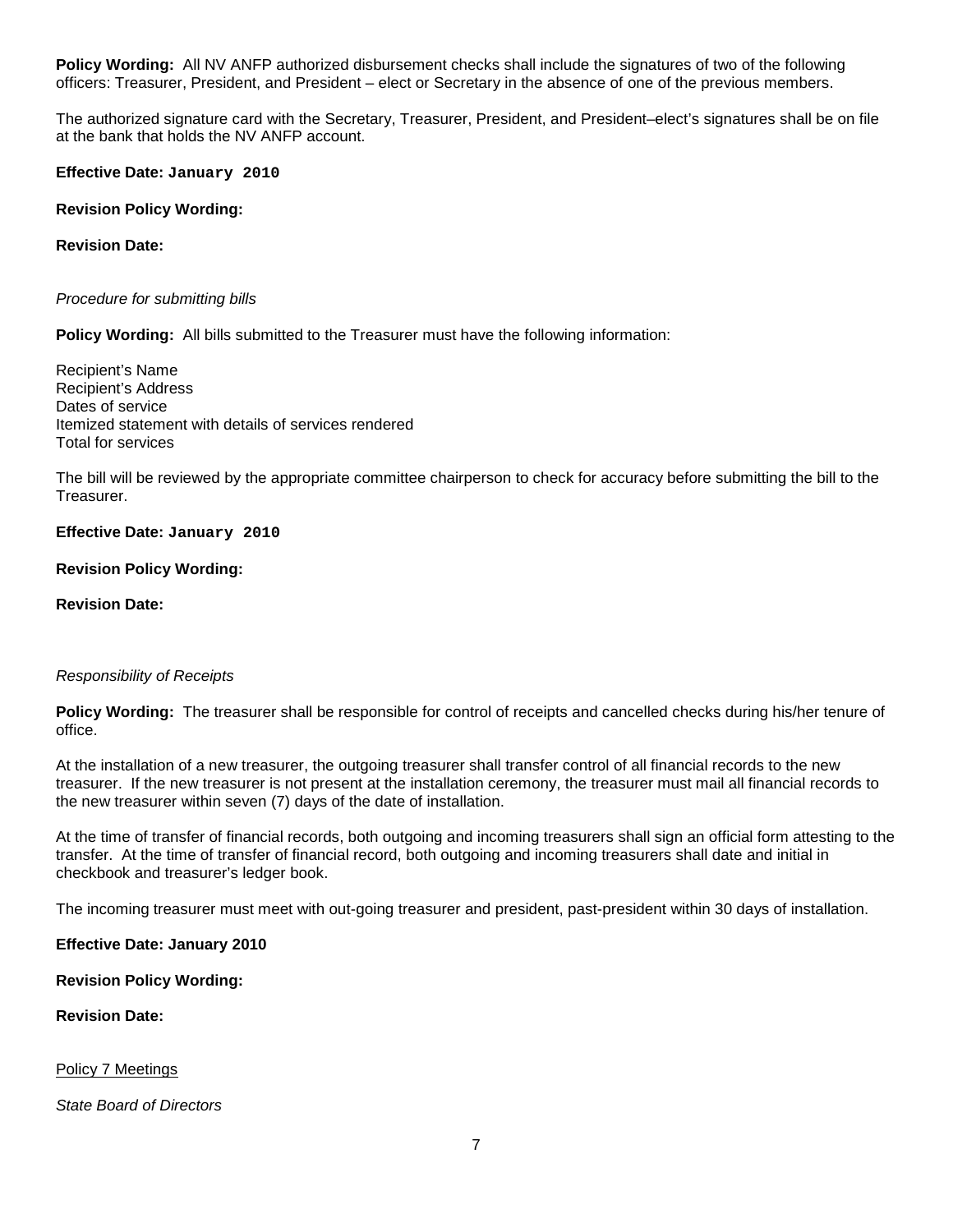## **Policy Wording:**

NV ANFP shall have no less than two (2) Board of Director's meetings each fiscal year.

A quorum shall be present to transact business. A quorum consists of a simple majority of the board

The Executive Committee of NV ANFP shall consist of two (2) members who are: Past- President, President, Presidentelect, Secretary, and Treasurer. A quorum of the Executive Committee shall be present to transact business.

#### **Effective Date: January 2010**

**Revision Policy Wording: July 2013**

**Revision Date: July 2013**

#### *Committee Meetings*

**Policy Wording:** Committee meetings shall be held at the convenience of the Chairperson.

The Chairperson shall give a written report to the Board of Director at each board meeting and business meeting.

**Effective Date: January 2010**

**Revision Policy Wording:**

**Revision Date:**

*Business Meetings of Members*

**Policy Wording:** There shall be a FULL MEMBERSHIP business meeting at the chapter NV ANFP spring and fall meetings.

There shall not be less than two (2) full membership business meetings each year.

**Effective Date: January 2010**

**Revision Policy Wording:**

**Revision Date:**

#### *Notice of Meetings*

**Policy Wording:** Notice of full membership business meetings shall be included in the program information mailed to each member at least thirty (30) days prior to the Annual spring and fall meetings.

The State Secretary shall be responsible to notify all members of the State Board of Directors of pending meetings.

He/she shall contact, in writing, all members of the Board of Directors, including the district representatives using the official form at least twenty-one (21) days in advance of the scheduled meeting.

**Effective Date: January 2010**

**Revision Policy Wording:**

## **Revision Date:**

*Members Right to Submit Business to the Board Meeting*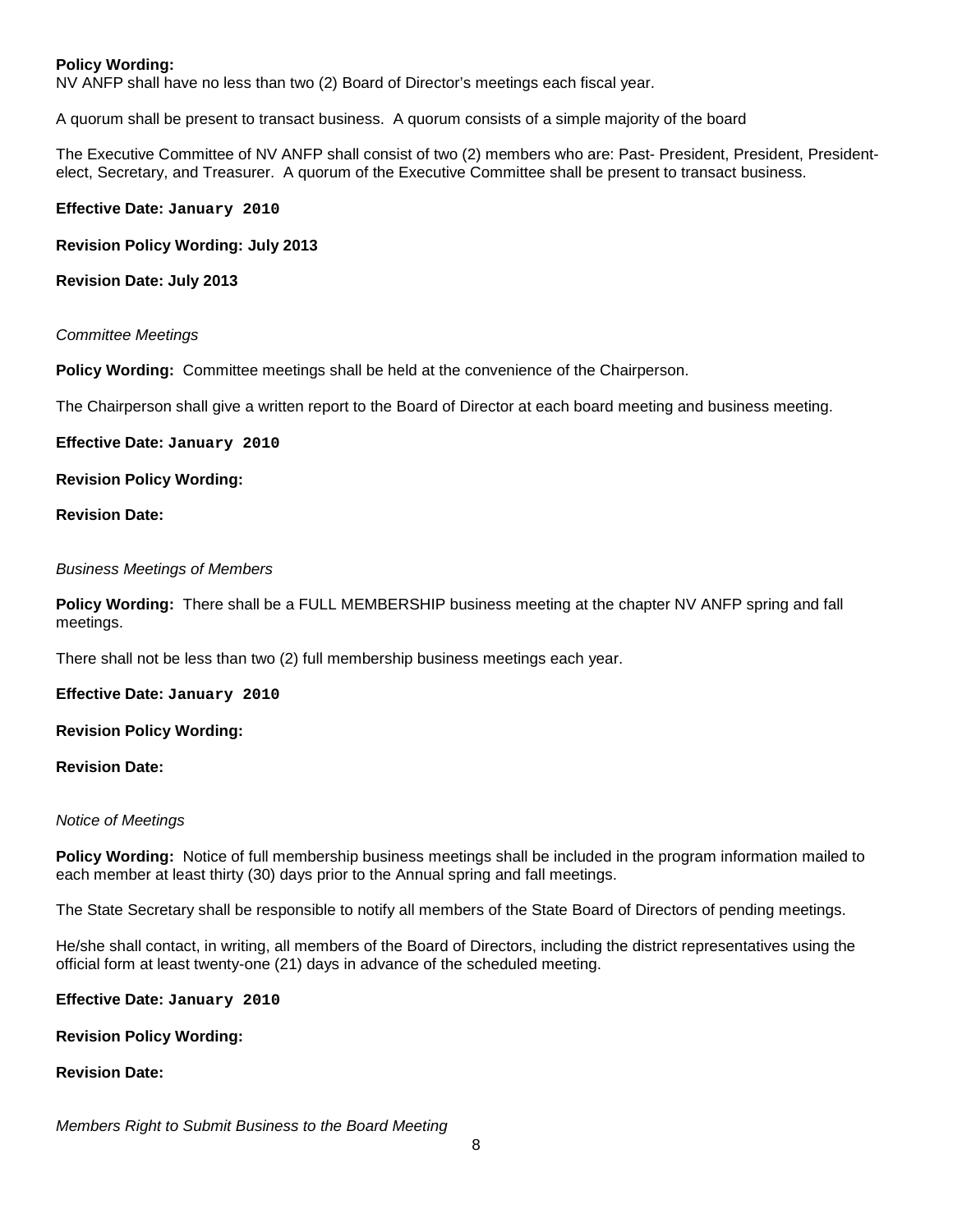**Policy Wording:** All members in good standing shall have the right to submit business to the NV ANFP Board of Directors provided he/she submits that business, in writing, thirty (30) days prior to be included in the meeting's agenda.

The Board of Directors are obligated to reply within thirty (30) days to a member's request for business inclusion.

**Effective Date: January 2010**

**Revision Policy Wording:**

**Revision Date:**

*Procedure for verbal comment at State business meeting*

#### **Policy Wording:**

NV ANFP members in good standing shall have full voting rights and the right to verbal comment at all full membership business meetings following established Roberts Rules of Order.

NV ANFP full membership business meetings are limited to members in good standing as determined by national ANFP. All visitors and members not in good standing shall be asked to leave.

**Effective Date: January 2010**

**Revision Policy Wording:**

**Revision Date:**

#### Policy 8 Organization

*No Salary for Members of the Board of Directors*

**Policy Wording:** Members of the NV ANFP 's Board of Directors shall not receive a salary.

Board of Director members shall receive complimentary registration and room fees to all NV ANFP state meetings, provided funds are available.

All Board of Director members shall be reimbursed for postage, phone calls, secretarial material used for NV ANFP mailings and publications. (See reimbursement section.)

**Effective Date: January 2010**

**Revision Policy Wording:**

**Revision Date:**

#### *Absence from a board meeting*

**Policy Wording:** When a member of the Board of Directors cannot attend a scheduled or called meeting shall notify the president or the secretary in writing.

Should time prohibit a letter, then a telephone call shall be made.

The absence, reason for the absence and notification of absence shall be included in the minutes of the meeting.

An absent member for any Board of Directors meeting shall not send a substitute to the meeting.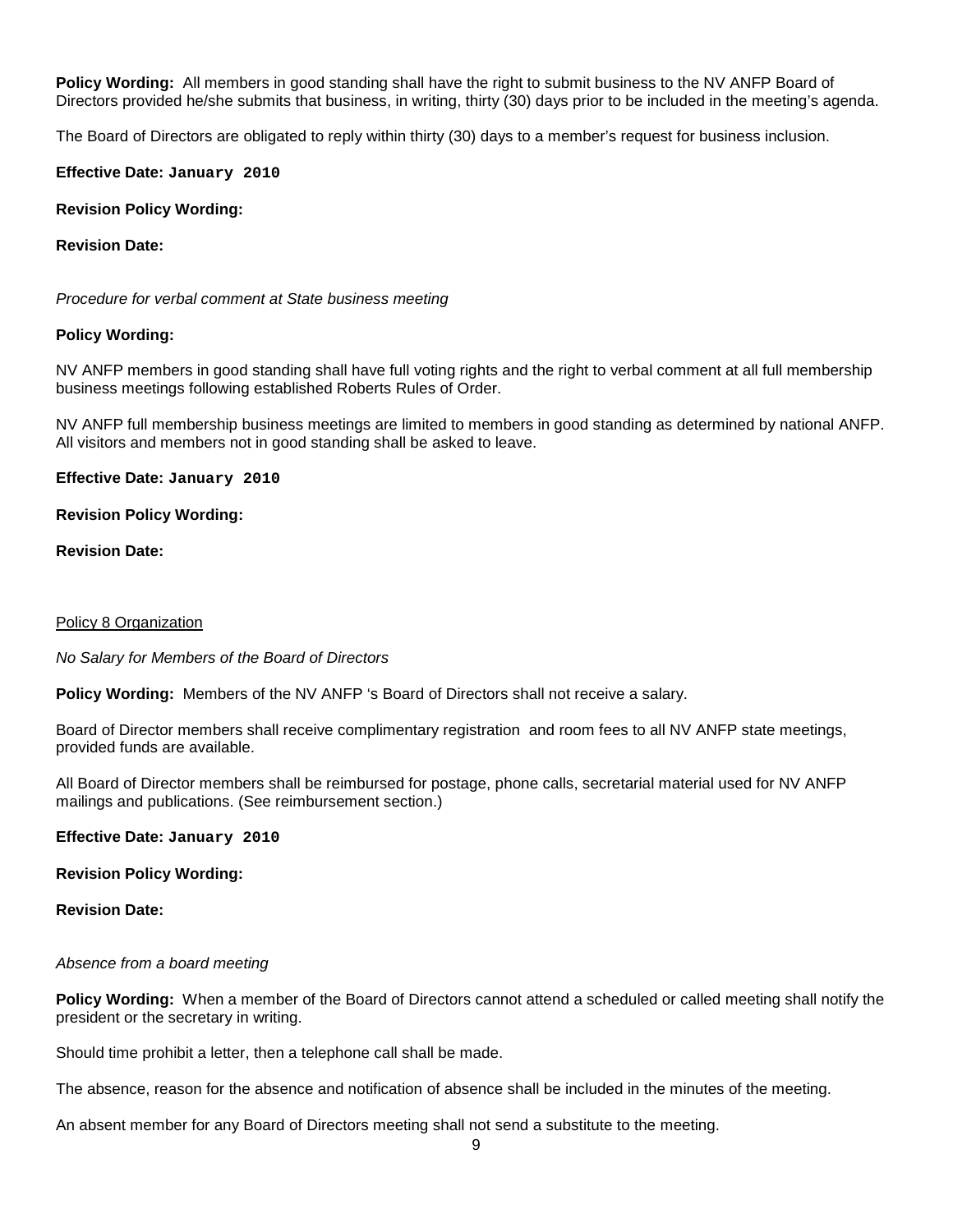## **Effective Date: January 2010**

# **Revision Policy Wording:**

# **Revision Date:**

## *Resignation from a board or committee position*

## **Policy Wording:**

If a member of the Board of Directors or a committee chair has an event that keeps him/her from fulfilling their duties as a volunteer of NV ANFP, the member must provide a written resignation to the Board of Directors.

In the case of an emergency a telephone call to the President or Secretary will be excepted as a verbal resignation.

## **Effective Date: January 2010**

## **Revision Policy Wording:**

## **Revision Date:**

## *"Firing" From a Board or Committee Position*

**Policy Wording:** If a volunteer is not fulfilling his or her duties, the national, chapter or district Executive Board has the right and responsibility to find a new volunteer to finish out the term.

## *The board must follow guidelines in terminating a volunteer's services:*

- 1) Each volunteer position should have timelines that need to be met so that each volunteer knows when project deadlines are and if he or she can meet those deadlines.
- 2) Each volunteer has the right to know his or her responsibilities and the timeline in which he or she is to complete his or her tasks. This information should be given to the volunteer before he or she assumes their volunteer position.
- 3) If a volunteer fails to meet one deadline, the Executive Board should attempt to contact the volunteer and find out if help is needed. If the volunteer needs support, proper support should be given (i.e. if the Newsletter Editor needs someone to address and stamp the newsletters after it has been printed, volunteers should be sought for this). The volunteer who has expressed a desire for help should be given it.
- 4) A volunteer who fails to meet two or more deadlines, or misses two or more meetings without notifying a board member should be put on probation. Probation includes:
- a. Written notice that deadlines have not been met;
- b. A face-to-face meeting or phone call to the volunteer to make sure he or she understands the deadlines and his or her responsibilities;
- c. Assigning a board member to keep in contact with the volunteer on a weekly basis to make sure deadlines are being met.
- d. Depending on the volunteer duties, a timeline in which to meet deadlines should be established or termination will be sought.
- 5) If a volunteer fails to meet his or her responsibilities after this probation, the Executive Board may vote to terminate the volunteer and find a replacement.
- 6) Throughout this process, all communication (including e-mails, letters and phone calls) should be documented, including date and time, and a copy should be sent to the national Advocacy Department. If a dispute arises, the national office needs to know what has transpired.
- 7) If it is an Executive Board member who is not fulfilling his or her duties, the same process should be followed.

The key to all volunteer jobs is an understanding of what is expected and when. If a volunteer has not been given proper training, he or she cannot be expected to fulfill his or her duties correctly. Please make sure all volunteers have some sort of training and are comfortable with the job they are to do before they take over!

## **Effective Date: January 2010**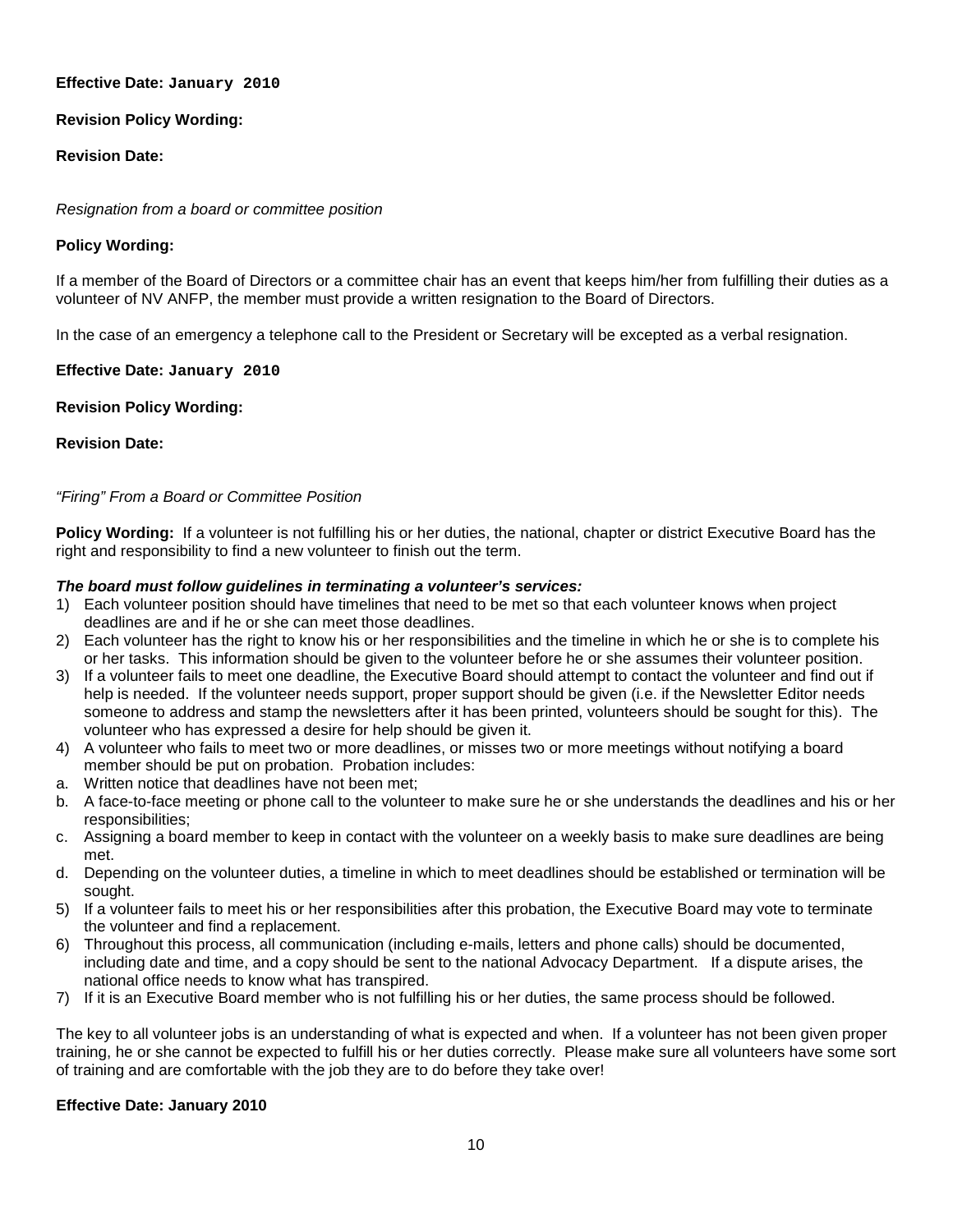# **Revision Policy Wording:**

## **Revision Date:**

## *Filling a Vacancy*

**Policy Wording:** If a member of the Board of Director's resigns, the remaining members of the Board of Directors shall appoint a replacement by majority vote.

If the President resigns, the vacancy can be filled by the Advisor, Past-president, or the President-elect.

If a member of the Board of Directors is removed from their office. The members of the Board of Directors shall appoint a replacement by majority vote.

## **Effective Date: January 2010**

## **Revision Policy Wording:**

## **Revision Date:**

## Policy 9

*Elected Officers* 

*Qualifications of Candidates for Office*

**Policy Wording:** All members who are candidates for State Office shall be:

- 1. A member in good standing as determined by national ANFP.
- 2. Shall know or be willing to learn the objectives and purpose of the ANFP.
- 3. Shall be an active member in NV ANFP.
- 4. Shall have experience in the food service field.
- 5. Desirable attributes; Page 31 A.

## **Effective Date: January 2010**

## **Revision Policy Wording:**

## **Revision Date:**

# *Desirable Attributes for State Officers*

- Shall demonstrate pride in and loyalty to the Association of Nutrition & Foodservice Professionals.
- Shall possess leadership capabilities.
- Shall be willing to professionally associate with all members.
- Shall think and act ethically in the interest of the entire membership.
- Shall have the ability to handle problems, which may arise in the association.
- Shall be aware of and able to endure the pressures, which may be inherent.
- Shall be aware of his/her image as a member and officer of a professional association in matters of appearance, action, speech and reputation.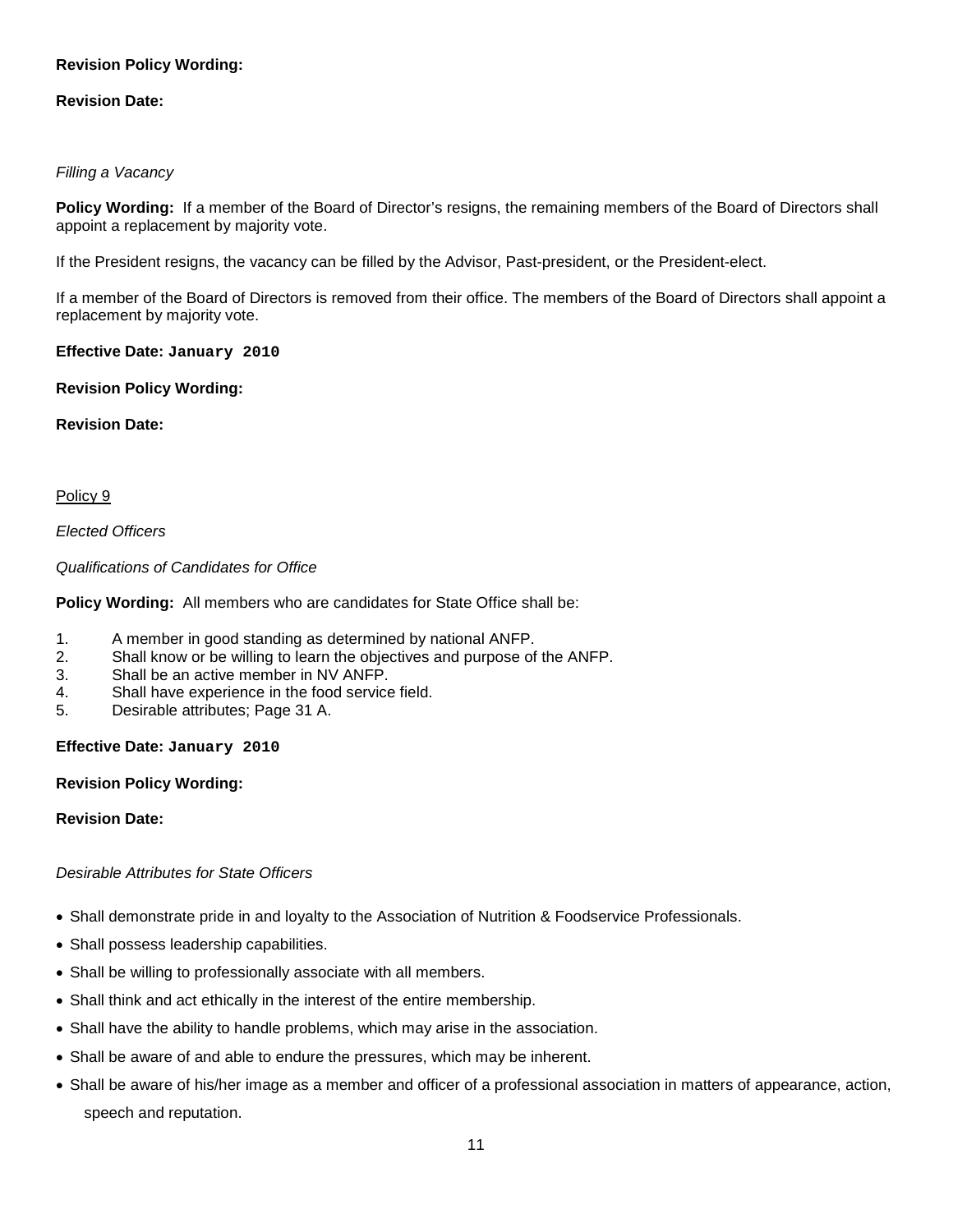- Shall establish and/or maintain good professional relationships with allied associations.
- Shall be able to devote sufficient time to the responsibilities of the office with the support of his/her family and employer.
- Shall have access to secretarial and telephone service to handle association communications. Shall have rudimentary knowledge of or ability to learn parliamentary procedures to effectively participate in the Board of Directors and full membership business meetings.
- Shall be willing to delegate and accept assignments.
- Shall be supportive of decisions properly enacted by the members.
- Shall be willing to professionally accept conciliatory responsibilities.
- Shall facilitate smooth transitions of executive leadership.

## Policy 10 District Representation

*State Board of Directors; district representation*

**Policy Wording:** The President of each district shall be a member of the Virginia State Board of the Directors.

He/she will serve one (1) year as the district President and shall serve on the State Board of Directors for the same term.

If the district President resigns, representation on the State Board of Directors shall be the President-elect and the President-elect shall move to the position of President of the district. The district shall follow procedure to replace the district President-elect.

## **Effective Date: January 2010**

## **Revision Policy Wording:**

**Revision Date:**

## *District Boundary Listings*

**Policy Wording:** The District boundaries are regulated by zip code. National ANFP has them on file.

## **Effective Date: January 2010**

**Revision Policy Wording:** A member in good standing with national ANFP may attend any district meeting regardless of district zip code.

## **Revision Date:**

## *State Membership lists*

**Policy Wording:** The State President shall make Membership listings for the State from national ANFP available to the District Officers.

**Effective Date: January 2010**

## **Revision Policy Wording:**

# **Revision Date:**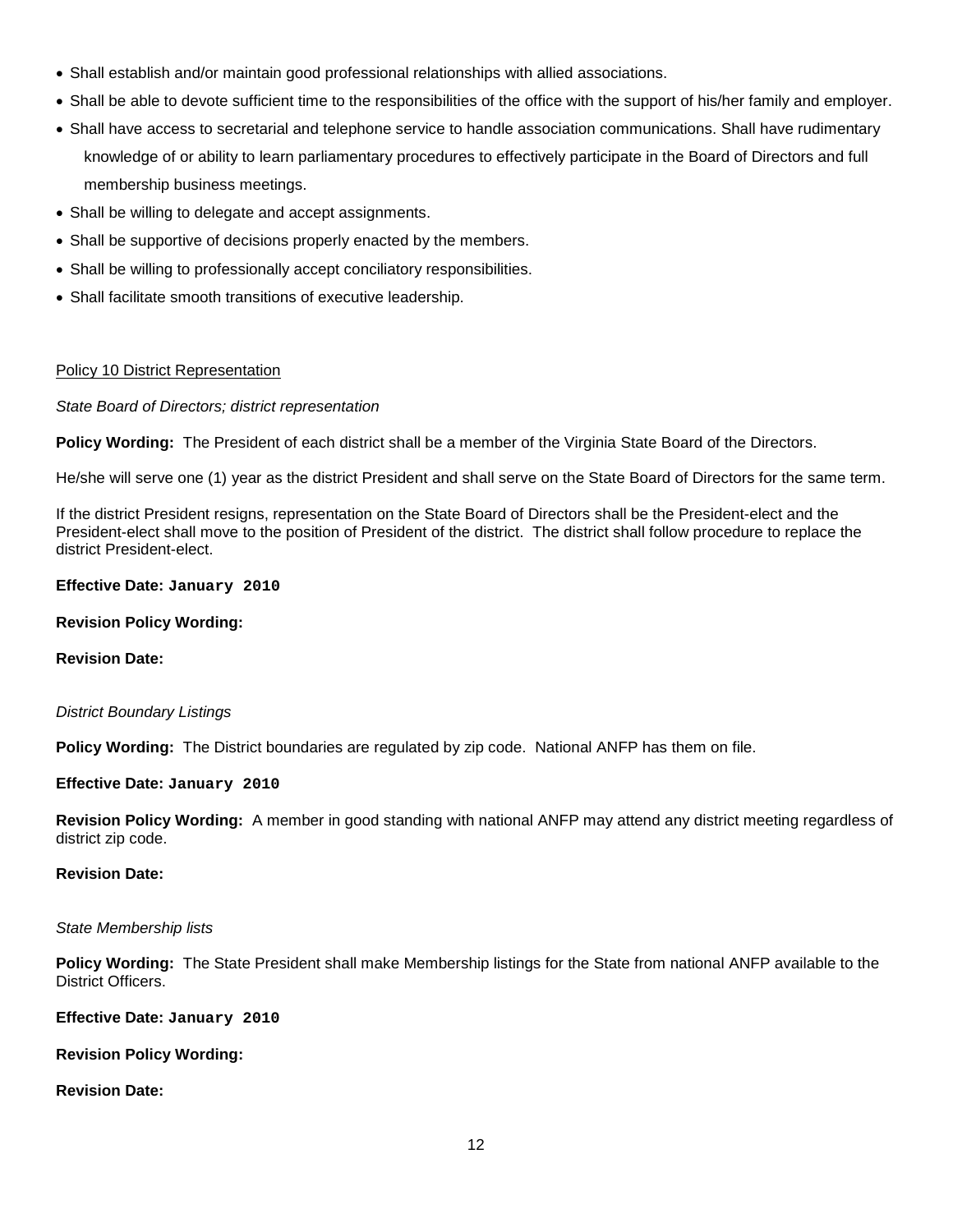## *District award*

**Policy Wording:** The NV ANFP chapter shall develop a district award to encourage district participation in chapter activities. The award will be developed and annually reviewed by representatives from the districts as well as the chapters. The award will be awarded at the annual NV ANFP fall meeting. Award categories may include, but are not limited to:

- -Membership Activities
- -Fall and Spring meeting participation
- -District Meetings frequency and content
- -Volunteer Development

#### **Effective Date: January 2010**

#### *Participation*

**Policy Wording:** Districts of the NV ANFP shall be developed along zip code boundary lines. Any ANFP member who resides within a district of the chapter shall be a member of that district. This includes ability to attend district meetings and participate in district activities.

The president of each district shall serve on the NV ANFP Board of Directors. Each district should submit activities to the state newsletter editor in a timely manner.

#### **Effective Date: January 2010**

Policy 11

*Nominating Committee*

*Organization of the Committee*

**Policy Wording:** The State President-elect shall appoint a Nominating Committee before the Annual fall meeting.

The Nominating Committee shall consist of three (3) active members of the Association, one designated as chairman, to formulate the ballot for the following year. The President acts as counsel but has no vote.

Members and Chairman of the Nominating Committee shall not be a candidate for office.

#### **Effective Date: January 2010**

#### **Revision Policy Wording:**

**Revision Date:**

#### *Responsibilities of the Committee*

**Policy Wording:** It shall be the responsibility of the Nominating Committee to prepare the slate of candidates for State Office.

The Chairman of the Nominating Committee shall be responsible for meeting the deadline of February fifteenth (15th) of each year to forward the ballot information to the Secretary.

That information shall consist of at least two (2) names for each office that will need new officers. In the event that two candidates cannot be found, the ballot shall include the name of at least one candidate and room for a write-in candidate.

#### **Effective Date: January 2010**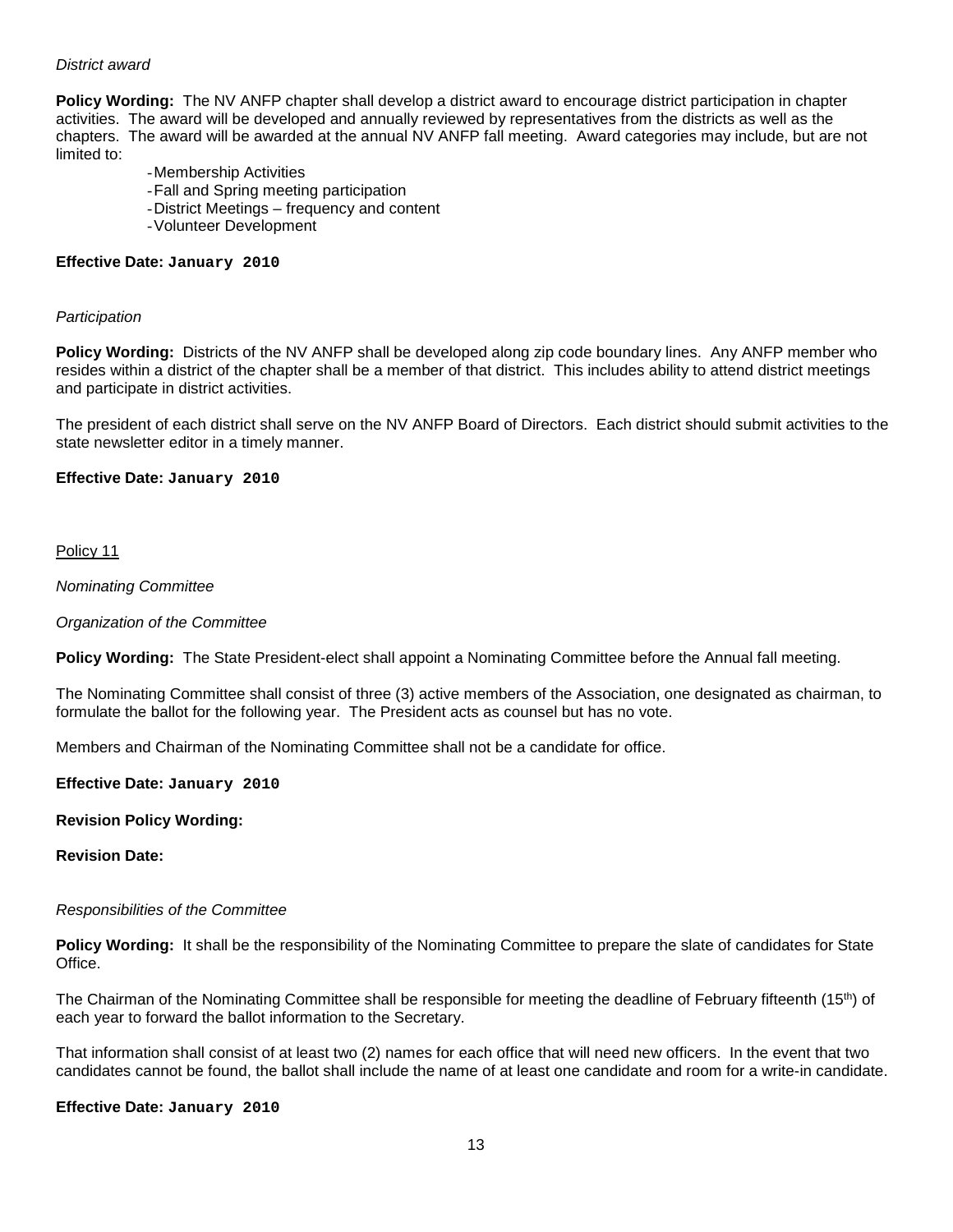# **Revision Policy Wording:**

## **Revision Date:**

## *Candidate Responsibility to the Committee*

**Policy Wording:** Each candidate must supply the Nominating Committee with pertinent information to include on the ballot and the candidate shall sign his/her name to the information form as an acknowledgement of their willingness to be placed on the ballot.

**Effective Date: January 2010**

**Revision Policy Wording:**

**Revision Date:**

## *Ineligibility of a Candidate*

**Policy Wording:** An individual who is not an active member of the national Association of Nutrition & Foodservice Professionals may not run as a candidate in the NV ANFP. Neither may an individual run who has violated the ANFP Code of Ethics.

**Effective Date: January 2010**

## **Revision Policy Wording:**

## **Revision Date:**

## *Secretary Responsibility*

**Policy Wording:** It shall be the responsibility of the Secretary to mail ballots to all good standing members of the NV ANFP.

Accompanying the ballots shall be instructions on the procedures to be used and voting information as to when the ballot must be returned to the Chairman of the Teller's Committee in order to be validated and counted for the election results.

The ballot can be included in the Spring edition of the State Newsletter if mailed by the  $1<sup>st</sup>$  day of March or thirty (30) days prior to counting of the ballots.

## **Effective Date: January 2010**

## **Revision Policy Wording:**

## **Revision Date:**

## Policy 12 State Elections

## *Design of Ballot*

**Policy Wording:** Using an official form designed for the ballot, the nominating Committee Chairman shall inform the Secretary of the slate of candidates for the pending yearly election.

The State Secretary shall have the responsibility of providing copies to be mailed to each member in good standing of the Virginia Association of Nutrition & Foodservice Professionals. Included in the ballot information shall be brief resumes of the candidates, an addressed ballot envelope-stating BALLOT ONLY, a ballot and instructions for marking and mailing the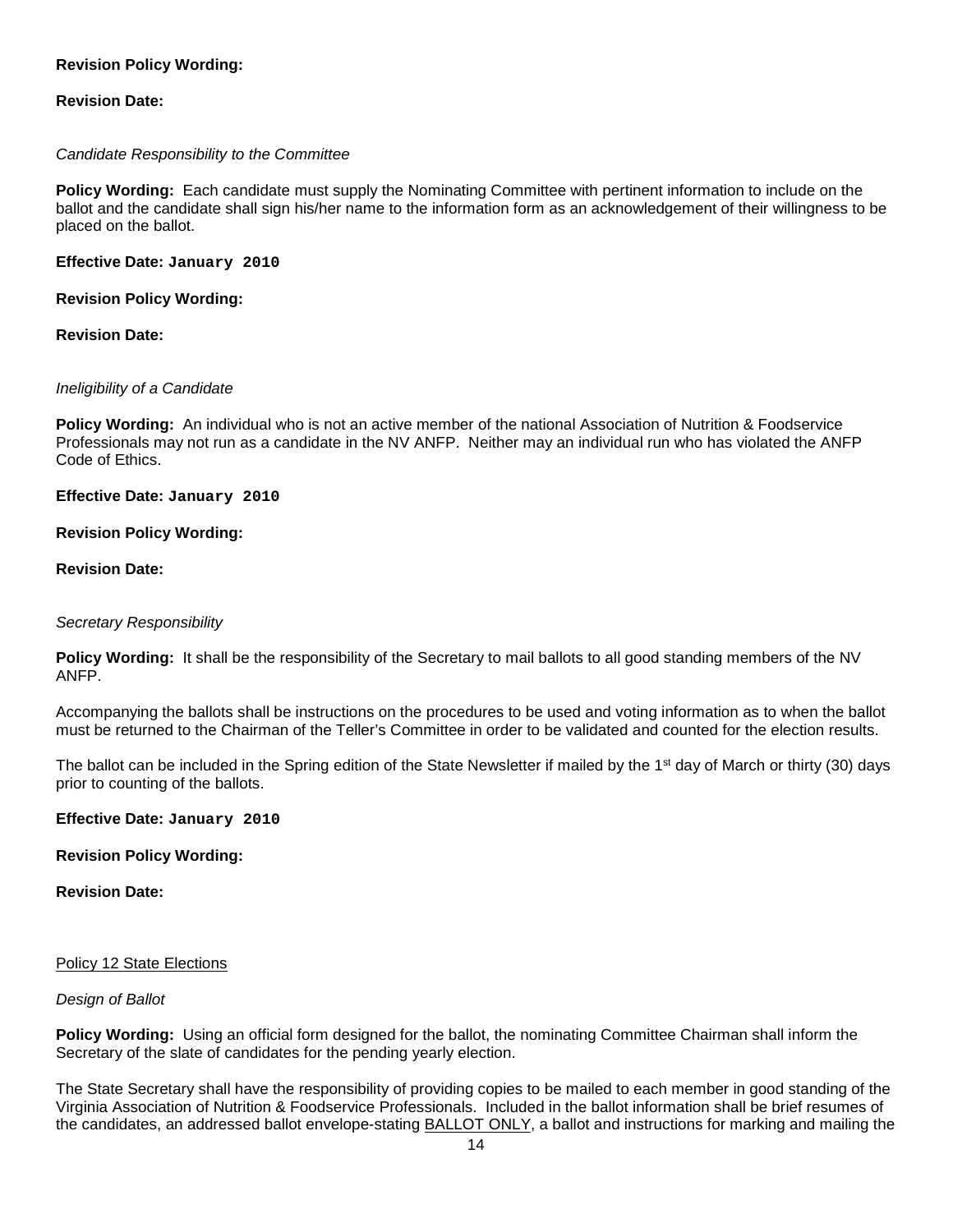ballot.

All election ballots shall be mailed to the Tellers Committee chairperson or the Immediate Past-President if there is no Tellers Committee Chairperson.

Ballots shall also be cast at the NV ANFP spring meeting for those who have not cast a mail ballot.

The Chairperson of the Tellers Committee shall keep all ballots for six (6) months than discarded.

**Effective Date: January 2010**

## **Revision Policy Wording:**

## **Revision Date:**

## *Organization of Tellers Committee*

**Policy Wording:** The Teller Committee will consist of: Teller Committee Chairperson and two (2) other members in good standing appointed by the Teller Committee Chairperson. The Teller Committee Chairperson shall be appointed by the NV ANFP President.

The immediate Past President shall be present when the ballots are counted and record the election results on an official report form. The Immediate past President shall determine the legality of each ballot and attest to that information on the report form.

Should the balloting for any office result in a tie, the immediate past President will cast the deciding vote.

No member of the Tellers' Committee shall be a candidate for office or a member or the Nominating Committee.

## **Effective Date: January 2010**

## **Revision Policy Wording:**

## **Revision Date:**

## *Duties of the Committee*

**Policy Wording:** The Tellers' Committee responsibility is to validate and count the ballots for each annual election of officers in accordance with policy adopted by the Board of Directors.

The Tellers' Committee will examine each ballot for member's signature on the outside of envelope. One (1) member is to open the ballots, another is to count the votes for the candidates on the ballot, the results are given to the Chairman. The Chairman gives the results to the President in a written report. The President informs the candidates by mail or phone of the results and gives the report to the Secretary to file. The election results are announced at the next full membership meeting, when the Tellers' Committee Chairman makes his/her verbal report.

**Effective Date: January 2010**

## **Revision Policy Wording:**

# **Revision Date:**

# *Election Results, Notifying Candidates*

**Policy Wording:** The winner of the balloting shall be recorded on the official ballot form, signed by the Immediate past President and presented to the State President. The winner will be announced at the conclusion of the annual spring meeting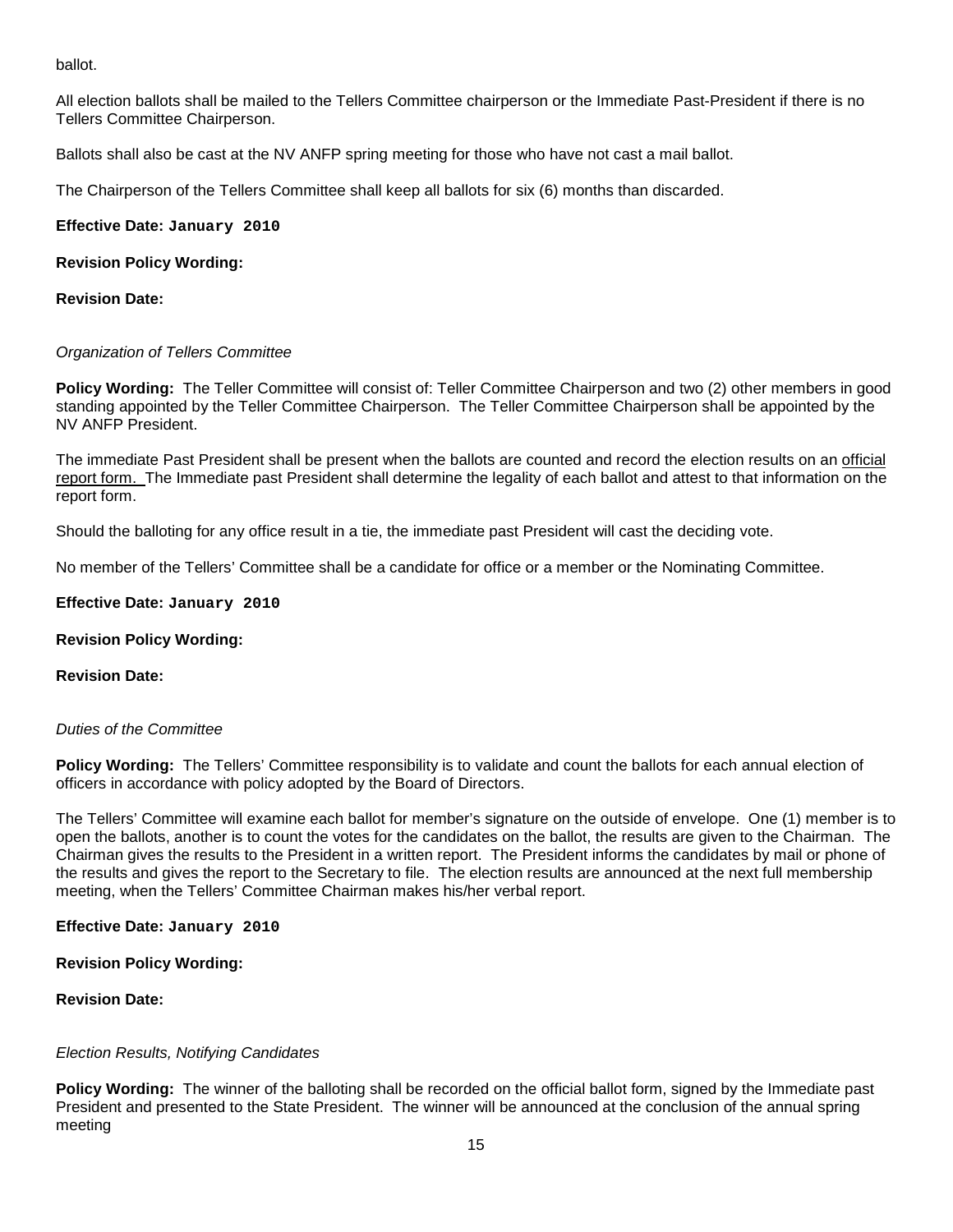Members of the Tellers Committee shall not in any way relate the results to any VANFP member, including the candidates.

**Effective Date: January 2010**

**Revision Policy Wording:**

## **Revision Date:**

## Policy 13 Installation of Officers

## *Ceremony*

**Policy Wording:** There will be an installation ceremony for all in-coming officers that shall take place at the end of the business meeting held at the state Fall meeting.

. The ceremony will be conducted by the immediate Past-president.

**Effective Date: January 2010**

## **Revision Policy Wording:**

**Revision Date:**

## Policy 14 Finance Committee

## *Organization of the Committee*

**Policy Wording:** Members of the Finance Committee are:

- Past-president
- President
- President-elect
- Secretary
- Treasurer (Chairperson)

## **Effective Date: January 2010**

# **Revision Policy Wording:**

## **Revision Date:**

# *Responsibilities of the Committee*

**Policy Wording:** The responsibilities of the Finance Committee include attending a called meeting should it be necessary for the following reasons:

- Proposed State Budget
- Audit Irregularities

The state President shall call the meeting of the Finance Committee at least once per year at the time of an Annual Fall meeting to audit the financial records and approve the state budget.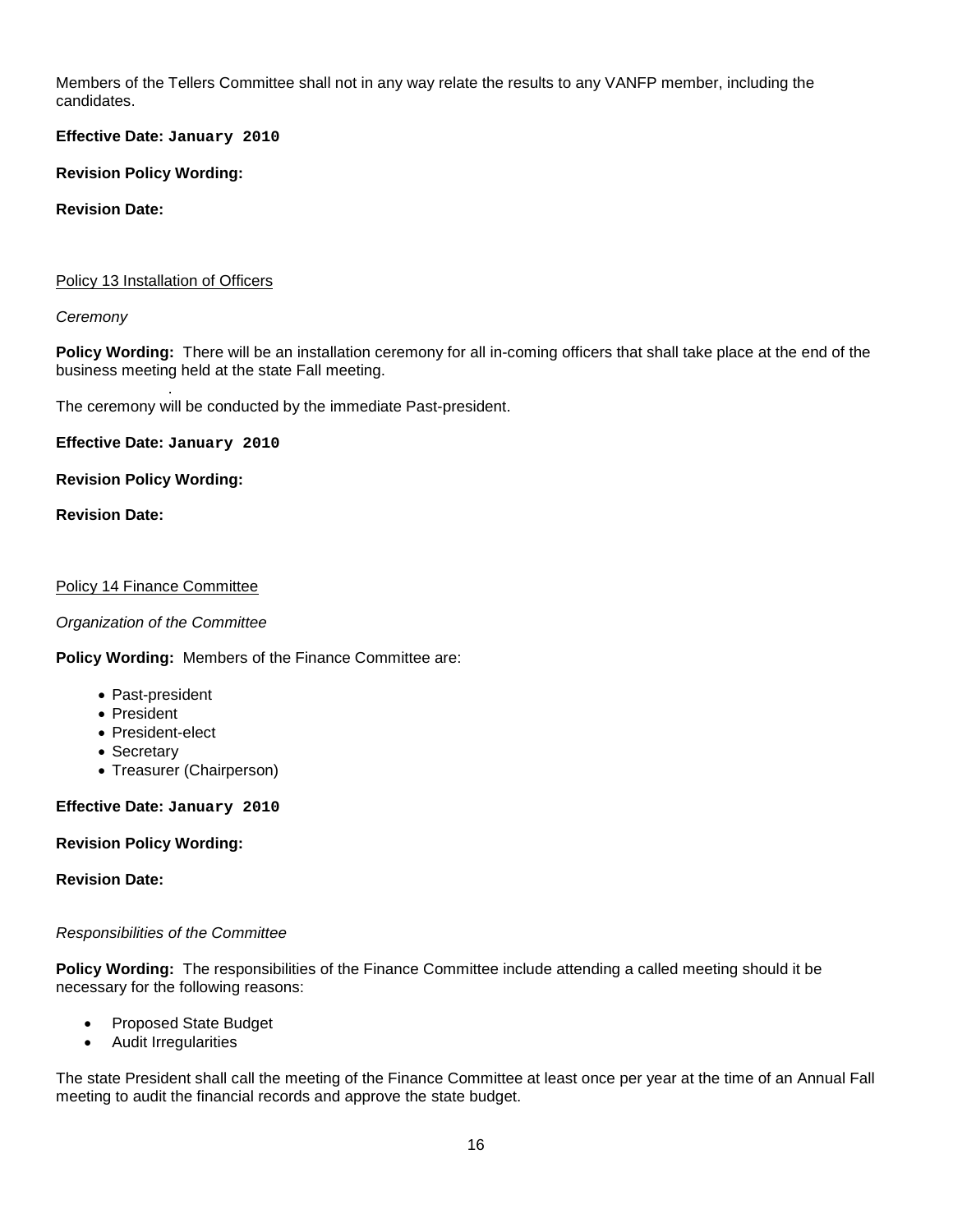At other times during the year, when the state President deems it necessary, he/she shall call a meeting of the Finance Committee.

**Effective Date: January 2010 Revision Policy Wording:**

## **Revision Date:**

## *State Budget*

**Policy Wording:** The annual state budget must be approved by the Finance Committee and sent to the ANFP national office no later than November 1 of each year. The state budget should include accurate figures for expenses as well as income, based on the previous year's actual expenditures and income and additional forecasts for the coming year. It is the responsibility of the state Treasurer to file the budget with the ANFP national office each year and to maintain the budget throughout the year.

#### **Effective Date: January 2010**

#### *Bonding*

**Policy Wording:** By September 15 of each year, the NV ANFP must send a check to national ANFP in the amount to cover bonding protection for the chapter. The cost for bonding will be determined by the insurance company of the national ANFP and will be provided to the chapter in enough time to ensure coverage.

#### **Effective Date: January 2010**

#### **Revision Policy Wording:**

#### **Revision Date:**

#### *Annual Audit*

**Policy Wording:** All treasury accounts are subject to auditing by the VANFP Board of Directors at the discretion of the President, but no less than once each fiscal year.

Should the Finance Committee deem it necessary, the Executive Committee shall assume full responsibility to locate and engage a Certified Public Accountant to audit the financial records.

#### **Effective Date: January 2010**

#### **Revision Policy Wording:**

#### **Revision Date:**

*Audit Irregularities*

**Policy Wording:** In the event of an audit irregularity, the state President shall call a meeting of the Finance. The body shall decide the course of action for the audit irregularities.

The Executive Committee shall assume all responsibility for any measures deemed necessary in the event of audit irregularities which shall require further action receipt of the Certified Public Accountant's official audit.

#### **Effective Date:**

#### **Revision Policy Wording:**

## **Revision Date:**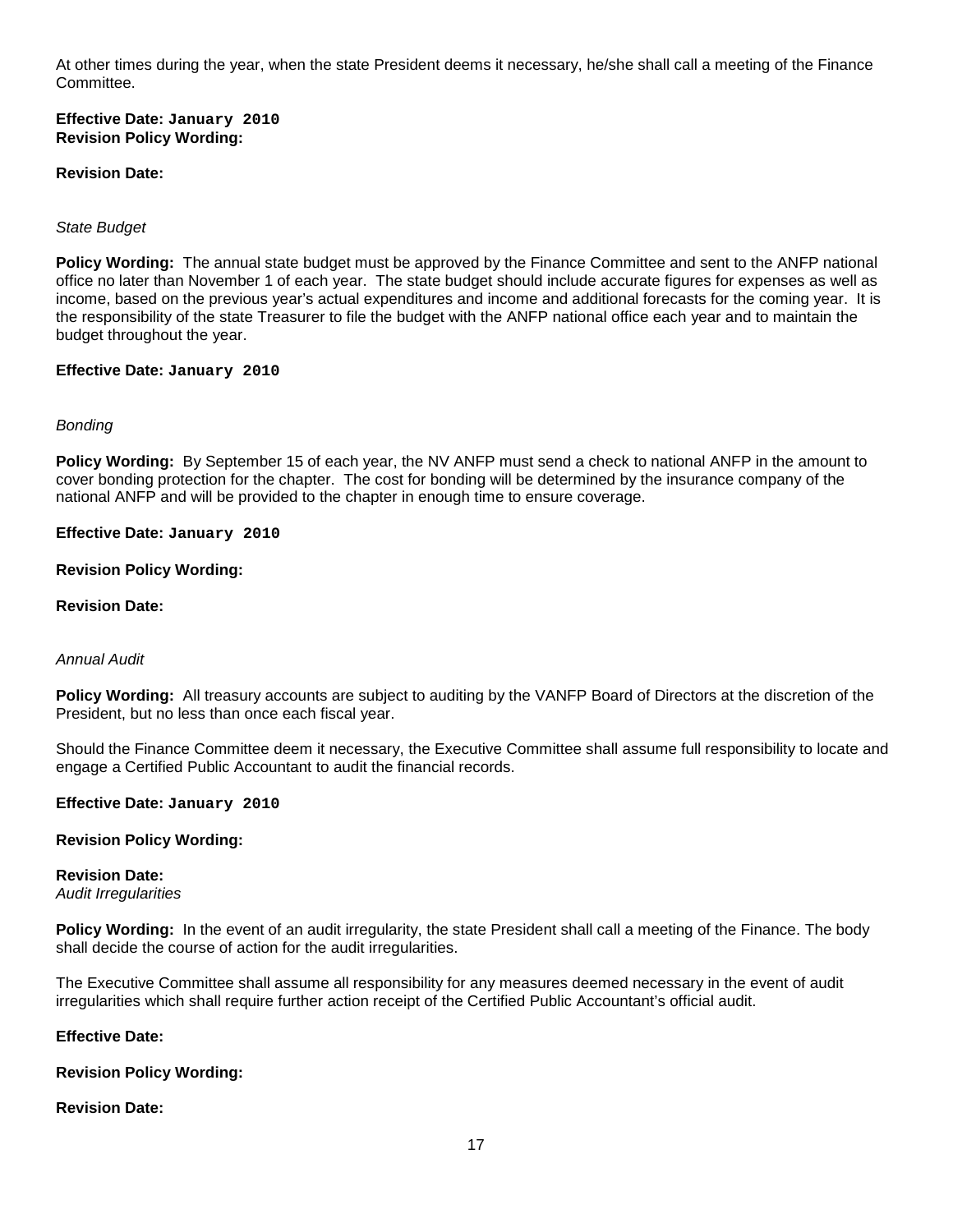#### *Bank Accounts*

**Policy Wording:** Maintaining the bank accounts shall be the responsibility of the State Treasurer. The State Treasurer shall balance the checking account and any savings accounts, CD's or other accounts at least monthly. A summary of bank accounts must be provided at every NV ANFP board meeting and at least annually in the chapter newsletter.

All withdrawals from any bank account must have at least two signatures at the time of the withdrawal. All checks written on the NV ANFP checking account must be signed by at least two state officers.

**Effective Date: January 2010**

**Revision Policy Wording:**

**Revision Date:**

#### *Federal Employee Identification Number*

**Policy Wording:** The Tellers' Committee responsibility is to validate and count the ballots for each annual election of officers in accordance with policy adopted by the Board of Directors.

The Tellers' Committee will examine each ballot for member's signature on the outside of envelope. One (1) member is to open the ballots, another is to count the votes for the candidates on the ballot, the results are given to the Chairman. The Chairman gives the results to the President in a written report. The President informs the candidates by mail or phone of the results and gives the report to the Secretary to file. The election results are announced at the next full membership meeting, when the Tellers' Committee Chairman makes his/her verbal report.

#### **Effective Date: January 2010**

**Revision Date:**

**Revision Policy Wording:**

#### Policy 15 Annual Audited Figured

#### *Final Approval*

**Policy Wording:** Upon completion of the annual audit in the presence of the Past-president, President, Outgoing and Incoming Treasurer; all officers listed above must sign the checkbook and ledger. This will verify in discrepancies and current outstanding checks and balances. Any irregularities will be handled under Policy 15; Page 49 of the VANFP Policy and Procedures.

**Effective Date: January 2010**

**Revision Policy Wording:**

**Revision Date:**

## *Responsibility for Maintaining Records*

**Policy Wording:** The State Treasurer shall assume the responsibility to maintain the financial records of the State Association in a clear, legible manner to facilitate yearly audits by the Finance Committee, Executive Committee or an authorized professional Certified Public Accountant.

**Effective Date: January 2010**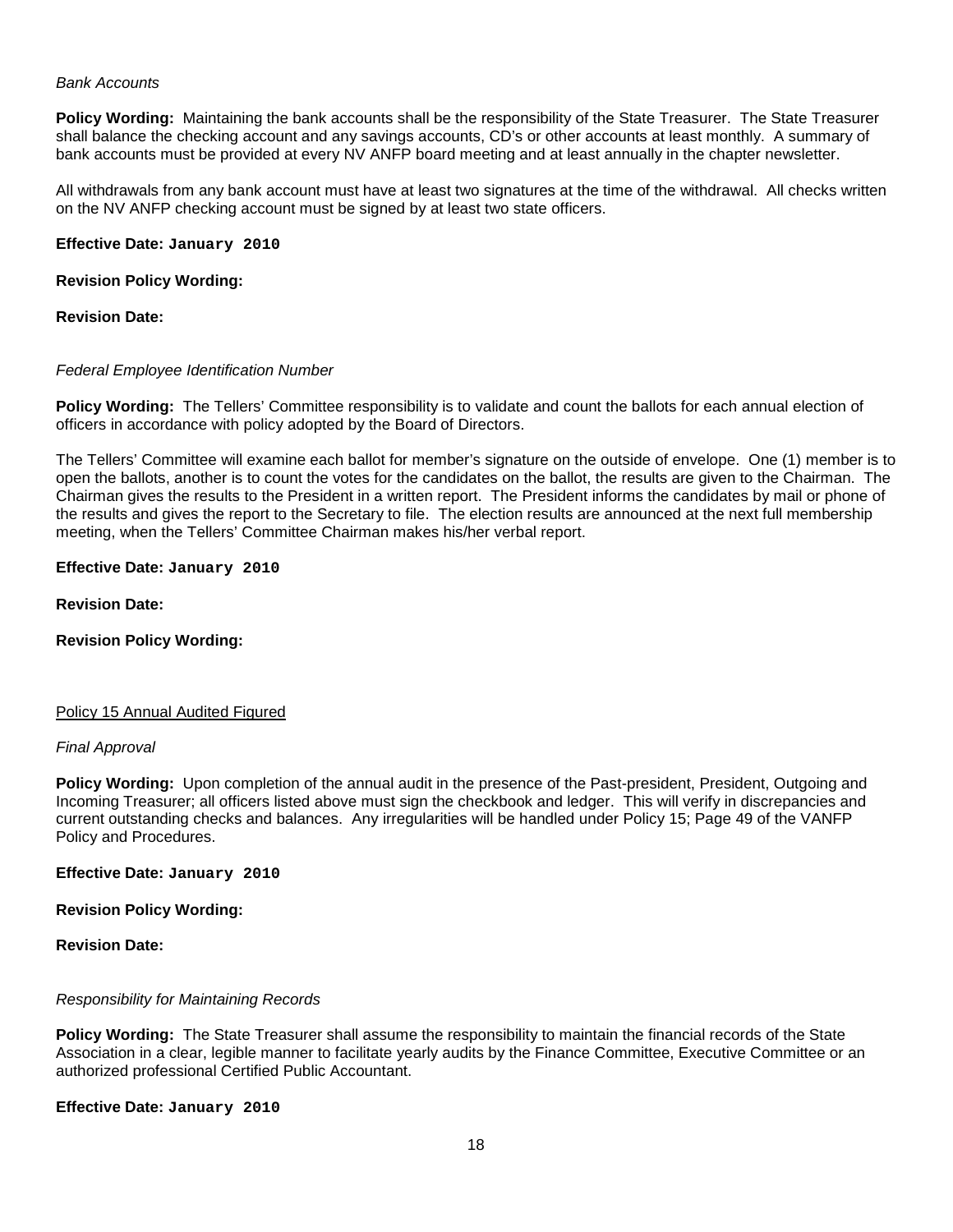# **Revision Policy Wording:**

## **Revision Date:**

## Policy 16 Reimbursement

## *Reimbursement Procedure*

**Policy Wording:** To avoid problems with volunteer jobs that involve the exchange of money, the following guidelines should be followed:

- Money should never be given to a volunteer directly to pay for a product or service before the product or service has been purchased.
- Timelines should be established so that the volunteer has enough time to notify the treasurer to whom the check should be made out and where it should be sent. This will avoid problems of volunteers accepting money to complete a task and then not finishing it. For example, a member volunteers to develop a Web site for the chapter; the chapter gives the volunteer money to pay a vendor to develop the site, but the site is never developed. Instead, the money should be paid directly to the vendor.
- Maximum allowable charges should be established so that volunteers do not pay too much for a product or service. For example, if the maximum allowable fee for getting the newsletter printed is \$500, the volunteer should not be allowed to spend \$700 unless he or she has authority from the board prior to the printing.
- If a volunteer must outlay money for his or her volunteer job (i.e. the membership chair must make phone calls and send letters using his personal phone and stamps), the volunteer should seek reimbursement after the job has been completed.
- The chapter and/or district should have a reimbursement form with guidelines of what can be reimbursed. These guidelines should also include the maximum allowable rate of reimbursement for things such as hotel rooms, mileage and food.
- Volunteers should be given blank reimbursement forms at the beginning of their term and should have a set number of days after an outlay in which to submit a reimbursement. For example, if a chapter president needs reimbursement for hotel expenses for a chapter meeting, he or she must turn in the reimbursement within 10 days after the meeting. This will avoid volunteers seeking reimbursement for an activity that happened a long time ago.

# **Effective Date: January 2010**

## *State Board of Directors /Executive Board Members*

**Policy Wording:** Travel and lodging expenses incurred by officers executing the business of VANFP are limited. The Annual Spring and Fall meetings of VANFP shall be honorary to the President, President-elect, Secretary, and Treasurer; limited to lodging and registration expenses.

VANFP shall honor registration and lodging for the Past-president, the year following his/her holding office, at the Annual State meeting.

Expenses incurred by travel, lodging and food for meetings other than the annual spring and fall meetings shall not be reimbursed

If time and travel are prohibitive, business and /or meetings may be executed by the use of conference calls.

## **Effective Date: January 2010**

# **Revision Policy Wording:**

## **Revision Date:**

*State delegate to national Annual Meeting*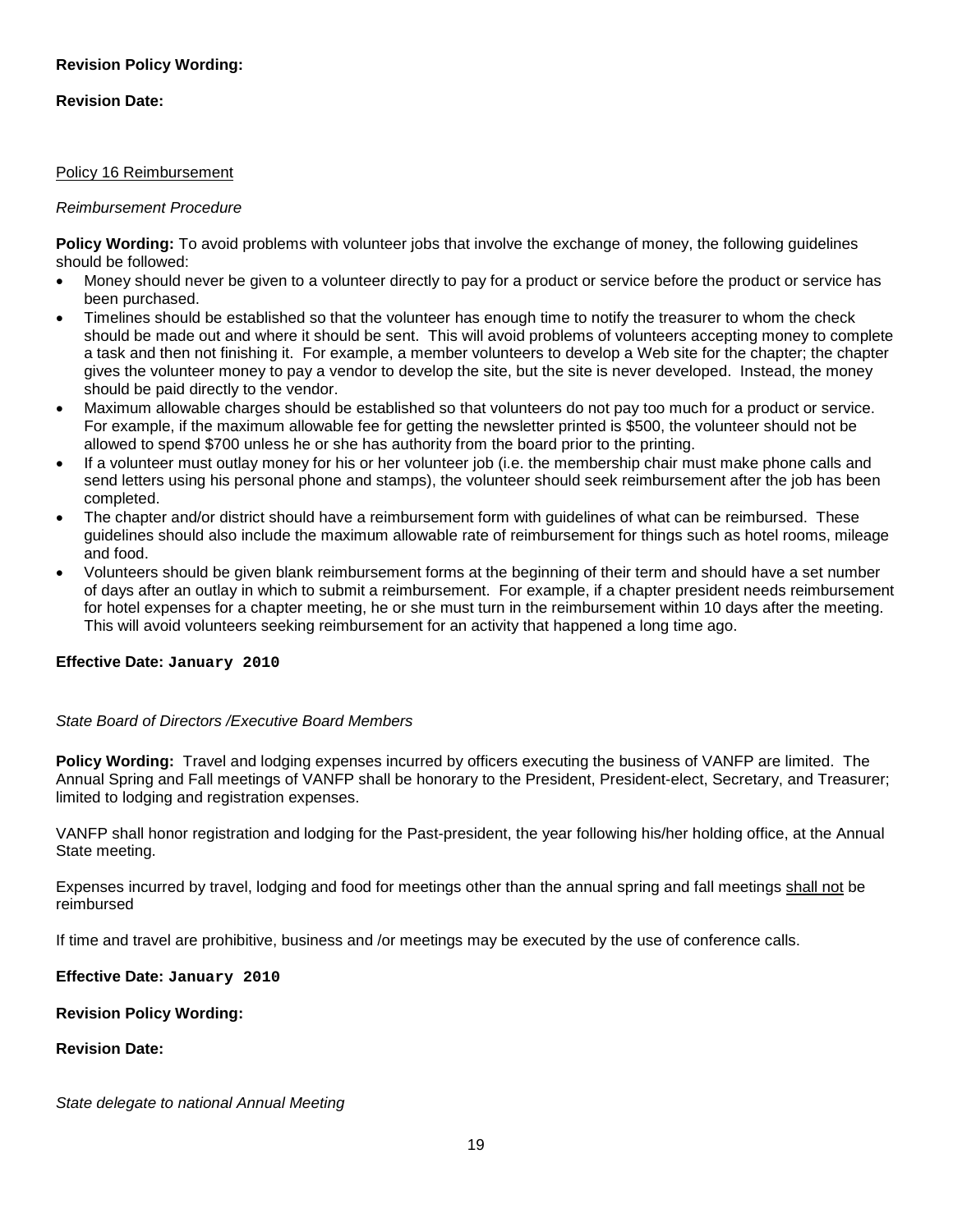**Policy Wording:** The State Association shall send The State President-elect to the national ANFP Annual meeting. This includes travel expenses, meals and the registration fee.

The President shall be able to ask for estimated expenses in advance and then shall provide receipts and invoices to the state treasurer and return the unused portion of the advance to the state treasury.

NV ANFP shall include meals for President-elect attending NANFP Annual meeting. This amount should not exceed thirty-five (\$35.00) dollars per day. Expenses will not be reimbursed without receipts or invoices.

Should the chapter win the State Achievement Award, NV ANFP will pay the travel expenses of the state President to attend the national ANFP Annual meeting to accept the award.

## **Effective Date: January 2010**

## **Revision Policy Wording:**

## **Revision Date:**

## *Committees*

**Policy Wording:** All expenses shall be reimbursed for special requests from standing or AD HOC Committees appointed by the President. All reimbursement requests must be accompanied by a receipt and expenses over \$75.00 must be preapproved by the Executive Board.

**Effective Date: January 2010**

## **Revision Policy Wording:**

## **Revision Date:**

## *State Spokesperson*

**Policy Wording:** Expenses incurred by the State Spokesperson shall be reimbursed by the State Treasurer with a monetary limit of three hundred-fifty (\$350.00) dollars per year to cover the costs associated with carrying out the duties of the Spokesperson.

In addition, the State Spokesperson shall have honorary registration and lodging to all NV ANFP meetings.

The State Spokesperson must provide invoices or receipts for all expenses

## **Effective Date: January 2010**

# **Revision Policy Wording:**

## **Revision Date:**

## *Authorized/unauthorized expenses*

**Policy Wording:** Expenses for postage, telephone, printing, mailings, or other authorized disbursements incurred by officers, committee members, and chairpersons, or members appointed by the President to execute the business of VANFP shall be reimbursed upon presentation of invoices or receipts to the State Treasurer.

**Effective Date: January 2010**

# **Revision Policy Wording:**

**Revision Date:**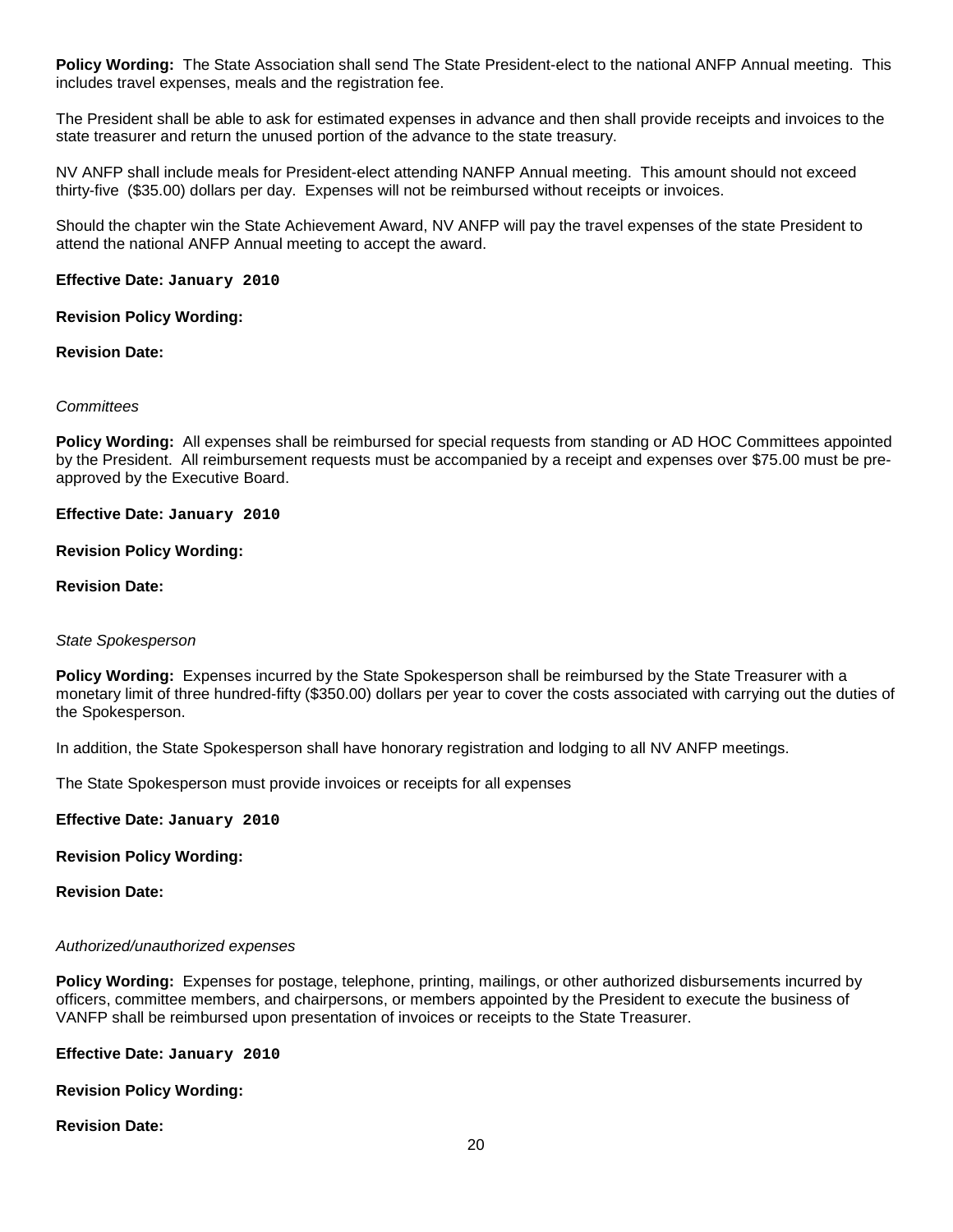## Policy 17 Newsletter

## *Printing and mailing*

**Policy Wording:** The NV ANFP Newsletter, hereafter called, The NV ANFP newsletter, shall be published a minimum of two (2) times per calendar year.

The newsletter shall be copied by a professional printing office and shall be published using the guidelines of the national ANFP. When possible, it shall be entered each year in the newsletter contest held by national ANFP.

The newsletter can included voting ballots, meeting agendas, meeting registrations and will you serve forms to aide in reductions of mailings to members.

#### **Effective Date: January 2010**

## **Revision Policy Wording:**

## **Revision Date:**

#### *Content*

**Policy Wording:** The NV ANFP newsletter shall contain ANFP information and information pertaining to nutrition and management only. It shall not contain personal or biased information. Each issue should contain some information about the chapter and its districts, as well at least one article dealing with nutrition or dietary management.

#### *Mailing Lists*

**Policy Wording:** Each time the newsletter is to be mailed, a new set of labels must be ordered from the national ANFP to ensure the list is the most up to date. Old or previously used lists may not be used. Newsletter mailing lists should include members of the NV ANFP, as well as the National Board of Directors and all ANFP chapter newsletter editors, which should also be obtained from the ANFP national office.

#### **Effective Date: January 2010**

#### *Advertisements*

**Policy Wording:** If agreed upon by the NV ANFP Board of Directors, the chapter newsletter may include advertisements from vendors to help offset the cost of printing and mailing the newsletter. The NV ANFP Board shall determine sizes and prices of ads. The newsletter editor has a right to refuse any ad that does not meet ANFP standards.

## **Effective Date:**

#### Policy 18 Fundraising

## *Authority for Final Approval*

**Policy Wording:** The State Association shall participate in fund raising if the criteria is approved by national ANFP.

The fund raising project must be designated as to what the funds will be used for.

## **Effective Date: January 2010**

**Revision Policy Wording:**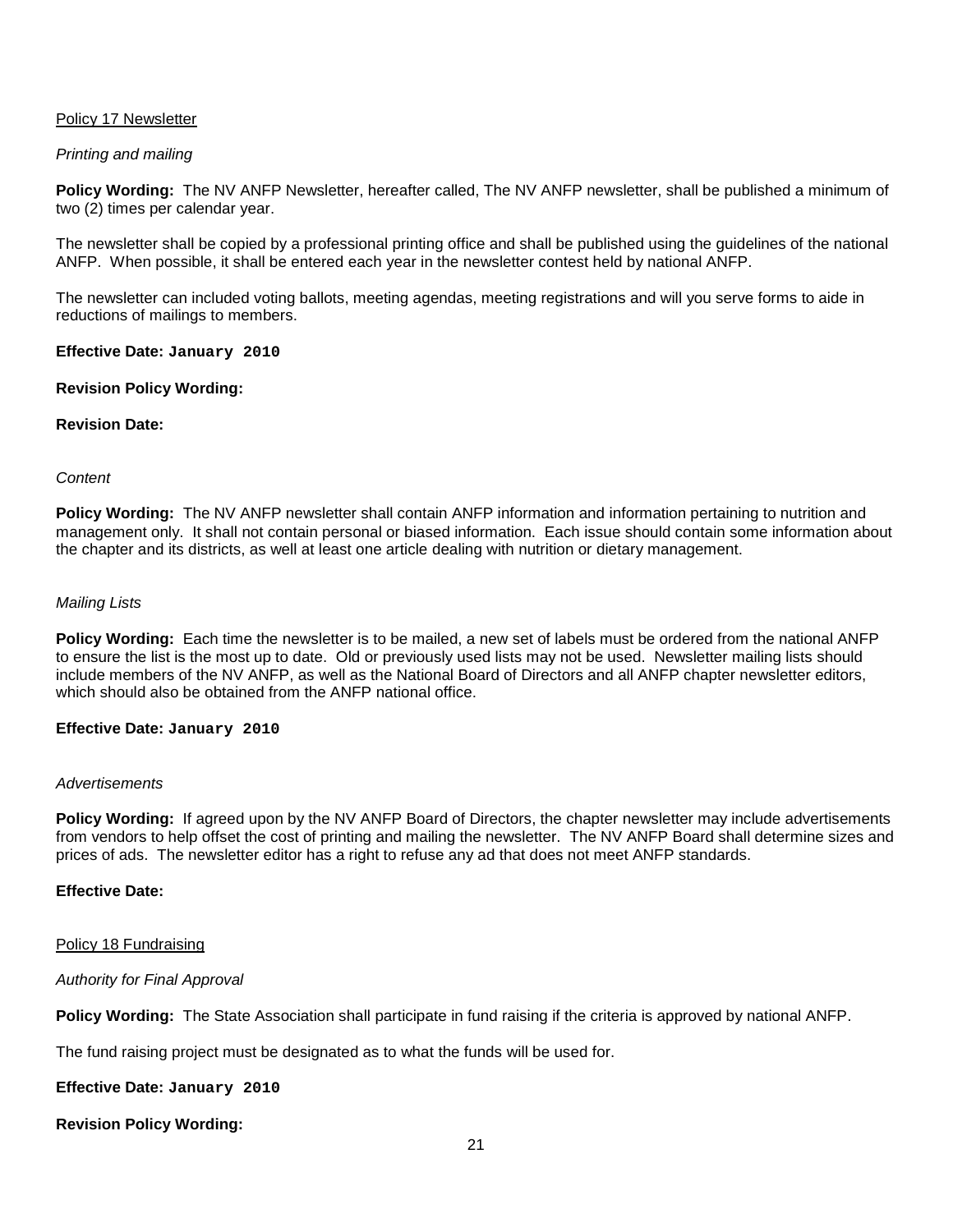# **Revision Date:**

# *Projects*

**Policy Wording:** Projects to be considered are: raffles, bake sales, white elephant sale, cookbook project, etc.

When planning a fundraiser, consider the following:

- Never raise money just to build a bank account.
- Never sell membership names and addresses.
- Be discreet about any item selected to be sold.
- Consider projects which present a professional image of ANFP.
- Never endorse a product.
- Use the ANFP name with great care.
- Fund raising conducted at a meeting should not be used to underwrite the expense of that meeting.
- Consider starting an investment.

## **Effective Date: January 2010**

## **Revision Policy Wording:**

**Revision Date:**

## Policy 19

*Amendments (Processing for Amendments to the Policy & Procedure Manual)*

**Policy Wording:** These policies and procedures shall be revised or amended by the Board of Directors or the Executive Board of the NV ANFP.

Any NV ANFP member in good standing can ask to refer to the policy and procedure manual, and if he/she takes exception or disagrees with the policies as written, may ask the Board of Directors to consider revisions or amendments.

Discussions can be scheduled for full membership business meetings, but, revisions or amendments can be voted or authorized by the Board of Directors or the Executive Committee acting for the Board Only.

These policies and procedures shall be revised or amended by the Board of Directors, Executive Board of the NV ANFP, or Designated NV ANFP member by the Executive Board of NV ANFP.

**Effective Date: January 2010**

**Revision Policy Wording:**

**Revision Date:**

## Policy 20 Relationship to Bylaws

*(All Policies Must be in Concurrence with the State Bylaws)*

**Policy Wording:** No policy or procedure may be written so as to conflict with the NV ANFP bylaws.